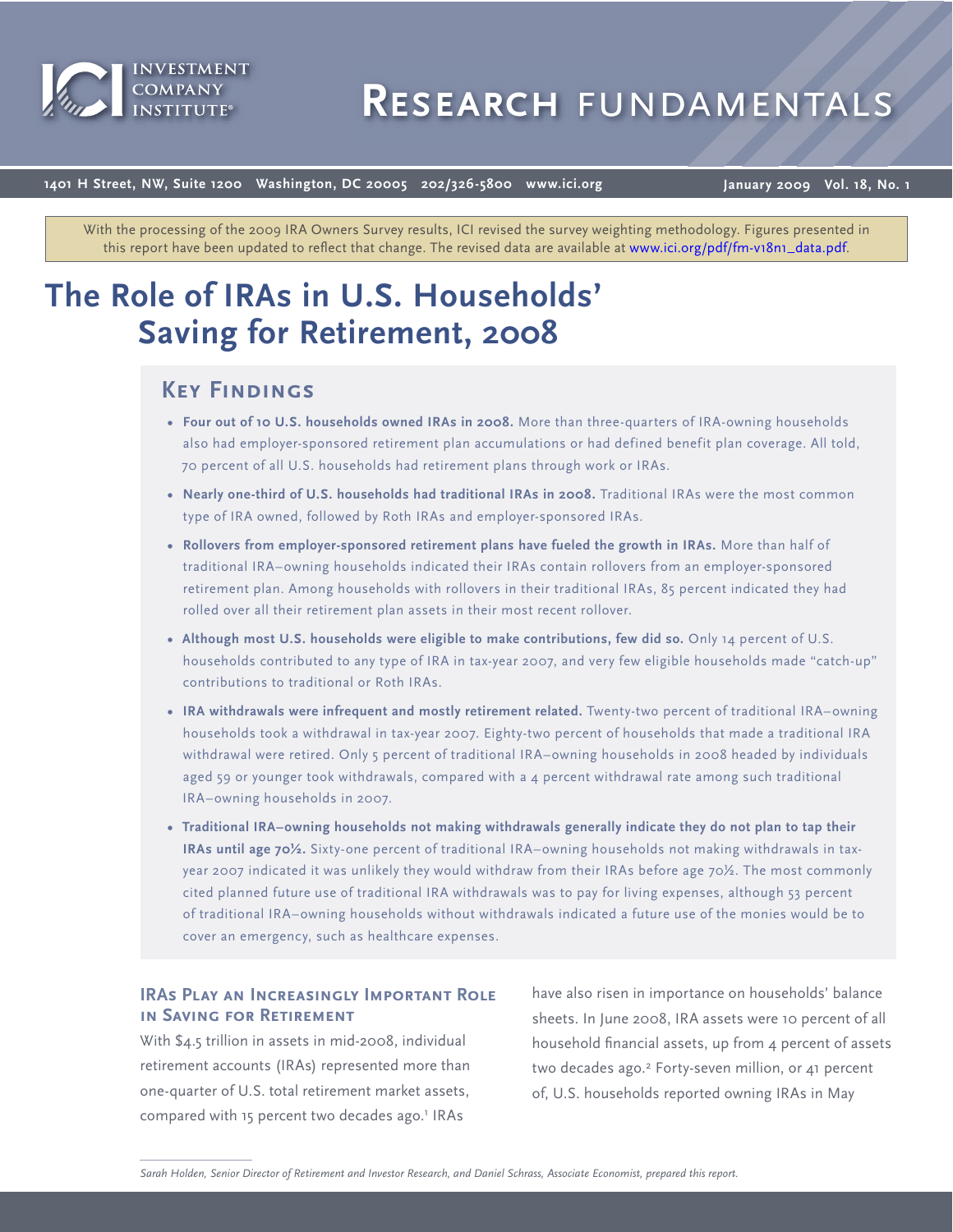# **Key Terms**

- **Individual Retirement Account (IRA):** An account to which a person can make contributions up to a specified dollar limit. Congress initially designed IRAs to have two roles: (1) to give individuals not covered by a retirement plan at work a tax-advantaged retirement savings plan, and (2) to play a complementary role to the employer-sponsored retirement system by preserving rollover assets at job change or retirement. The term IRA is also applied to individual retirement annuities, which receive similar tax treatment.
- **Traditional IRA:** The first type of IRA, created in 1974. Individuals may make tax-deductible and nondeductible contributions to these IRAs. Earnings on investments in the IRA are tax deferred. Taxable distributions may be taken without penalty starting at age 59½ and must be started once an individual reaches age 70½.
- **Roth IRA:** A Roth IRA is an individual retirement account that permits only after-tax contributions; earnings are not taxed while in the account, and qualified distributions of earnings and principal are generally tax free.
- **Simplified Employee Pension Plan (SEP) IRA:** A retirement program in which an employer makes contributions to the IRAs on behalf of employees. A Salary Reduction SEP (or "SAR-SEP") IRA is a SEP IRA that allows employees to contribute their own compensation into the IRA. When Congress created the SIMPLE IRA in 1996 (see below), it provided that no new SAR-SEP IRAs could be created after 1996.
- **SIMPLE IRA (Savings Incentive Match Plan for Employees):** A tax-favored retirement plan created in 1996 that small employers can set up for the benefit of their employees. Both employer and employee contributions are allowed in a SIMPLE IRA plan.
- **401(k) plan:** An employer-sponsored retirement plan that enables employees to make tax-deferred contributions from their salaries to the plan.
- **Rollover:** The shifting of an investor's assets from one qualified retirement plan or account (IRA, 401(k), or other tax-advantaged, employer-sponsored retirement plan) to another—due to changing jobs, for instance without a tax penalty.
- **Contribution limit:** Federal law establishes limits for the amount an individual may contribute to an IRA, 401(k), or other retirement savings plan in any given year. In 2007, the annual employee contribution limit for 401(k) and similar employer-sponsored retirement plans was \$15,500; the annual limit for all traditional and Roth IRAs was \$4,000 and \$10,500 for SIMPLE IRAs. Individuals aged 50 or older can make additional "catch-up" contributions.
- **Catch-up contribution:** Individuals aged 50 or older are permitted to make contributions to an IRA or employer-sponsored retirement savings plan in excess of the annual contribution limit.
- **Distribution:** Individuals may take distributions (that is, withdraw funds) from their IRA prior to retirement, but distributions may be subject to federal income tax and/or a penalty. Withdrawals from traditional IRAs before age 59½ may be subject to a 10 percent early withdrawal penalty. The earnings portion of withdrawals from Roth IRAs made within five years of contribution or made before age 59½ are generally subject to income tax and may be subject to the 10 percent penalty. The 10 percent penalty does not apply to withdrawals for certain kinds of expenses, including a first home, certain educational expenses, and qualified medical expenses, among others.
- **Required minimum distribution (RMD):** Once an IRA owner turns age 70½, distributions from the IRA must begin. Failure to take the required distribution or take only a portion of the required amount will result in a tax penalty. Roth IRAs are not subject to required minimum distributions.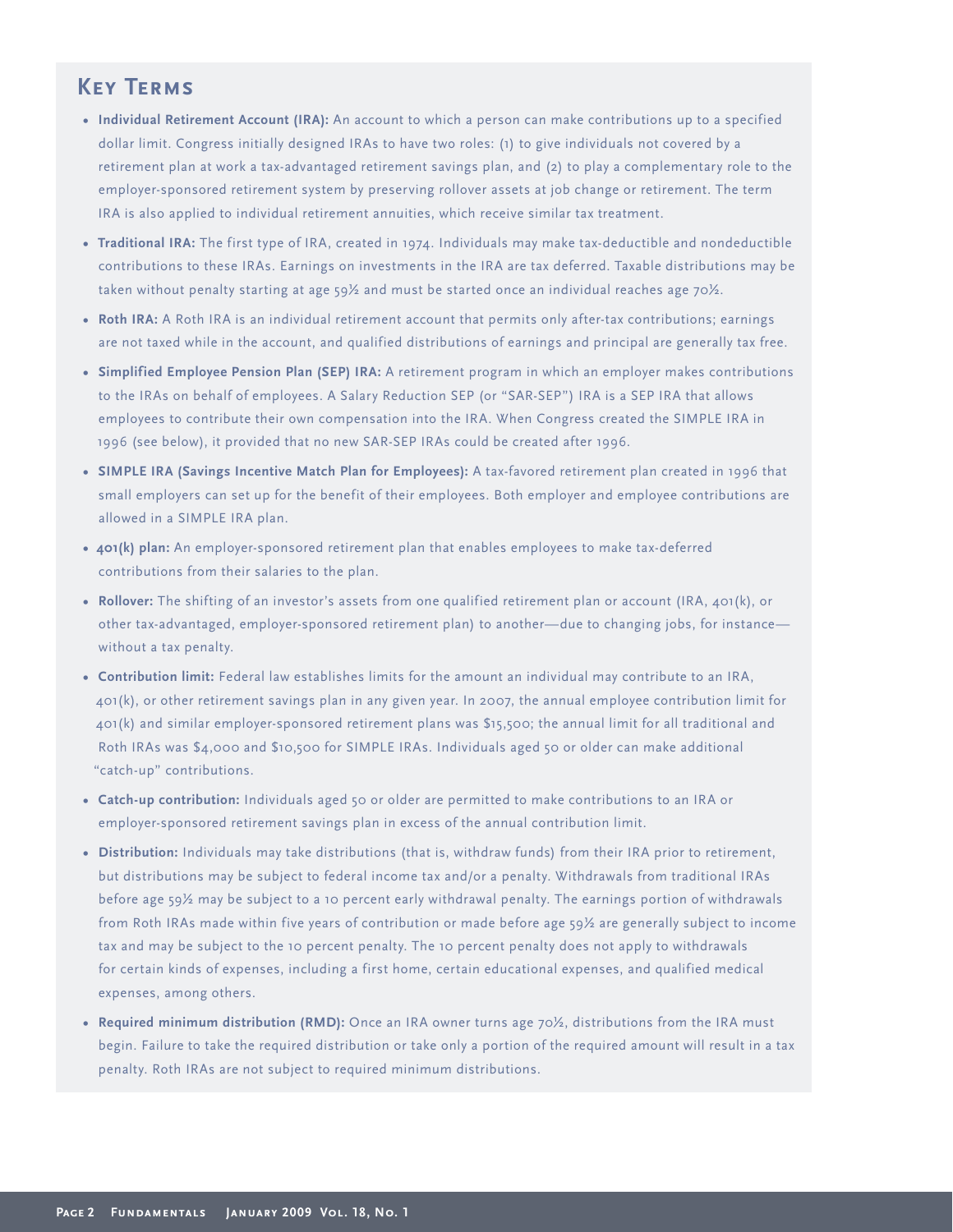2008 (Figure 1).<sup>3</sup> Among all IRA-owning households, 78 percent also participated in employer-sponsored retirement plans; that is, they had defined contribution (DC) plan balances, current defined benefit (DB) plan payments, or expected future DB plan payments. Another 29 percent of U.S. households reported employer-sponsored retirement plan coverage, but no IRAs. All told, 70 percent of all U.S. households had some type of formal, tax-advantaged retirement savings.

Traditional IRAs are the oldest and most common type of IRA. In 2008, 37.5 million, or 32 percent of, U.S. households owned traditional IRAs (Figure 2). The traditional IRA is a vehicle for rollovers from employersponsored retirement plans. Indeed, more than half of U.S. households with traditional IRAs indicated their IRAs contained rollover assets.<sup>4</sup> Roth IRAs, which were first available in 1998, are the second most frequently owned type of IRA, owned by 18.6 million,

# **Many U.S. Households Have Tax-Advantaged Retirement Savings** *Percentage of U.S. households, 2008* Do not have IRA or employersponsored retirement plan **9 32 29** Total number of U.S. households: 116.8 million Own IRA only<sup>1</sup> Have IRA and employersponsored retirement plan<sup>1, 2</sup> Have employer-sponsored retirement plan only<sup>2</sup>

*1IRAs include traditional IRAs, Roth IRAs, and employer-sponsored IRAs (SIMPLE IRAs, SEP IRAs, and SAR-SEP IRAs). 2Employer-sponsored retirement plans include DC and DB retirement plans. Sources: Investment Company Institute Annual Mutual Fund Shareholder Tracking Survey and U.S. Census Bureau*

# **Figure 2**

# **MILLIONS OF U.S. HOUSEHOLDS OWN IRAS**

|                          | Year created                                         | Number of U.S. households<br>with type of IRA, <sup>1</sup> 2008 | Percentage of U.S. households<br>with type of IRA, <sup>1</sup> 2008 |
|--------------------------|------------------------------------------------------|------------------------------------------------------------------|----------------------------------------------------------------------|
| <b>Traditional IRA</b>   | 1974<br>(Employee Retirement Income<br>Security Act) | 37.5 million                                                     | 32.1%                                                                |
| SEP IRA <sup>2</sup>     | 1978<br>(Revenue Act)                                |                                                                  |                                                                      |
| SAR-SEP IRA <sup>2</sup> | 1986<br>(Tax Reform Act)                             | 10.0 million                                                     | 8.6%                                                                 |
| SIMPLE IRA <sup>2</sup>  | 1996<br>(Small Business Job Protection Act)          |                                                                  |                                                                      |
| <b>Roth IRA</b>          | 1997<br>(Taxpayer Relief Act)                        | 18.6 million                                                     | 15.9%                                                                |
| Any IRA1                 |                                                      | 47.3 million                                                     | 40.5%                                                                |

*1Households may own more than one type of IRA.*

*2SIMPLE IRAs, SEP IRAs, and SAR-SEP IRAs are employer-sponsored IRAs.*

*Sources: Investment Company Institute Annual Mutual Fund Shareholder Tracking Survey and U.S. Census Bureau*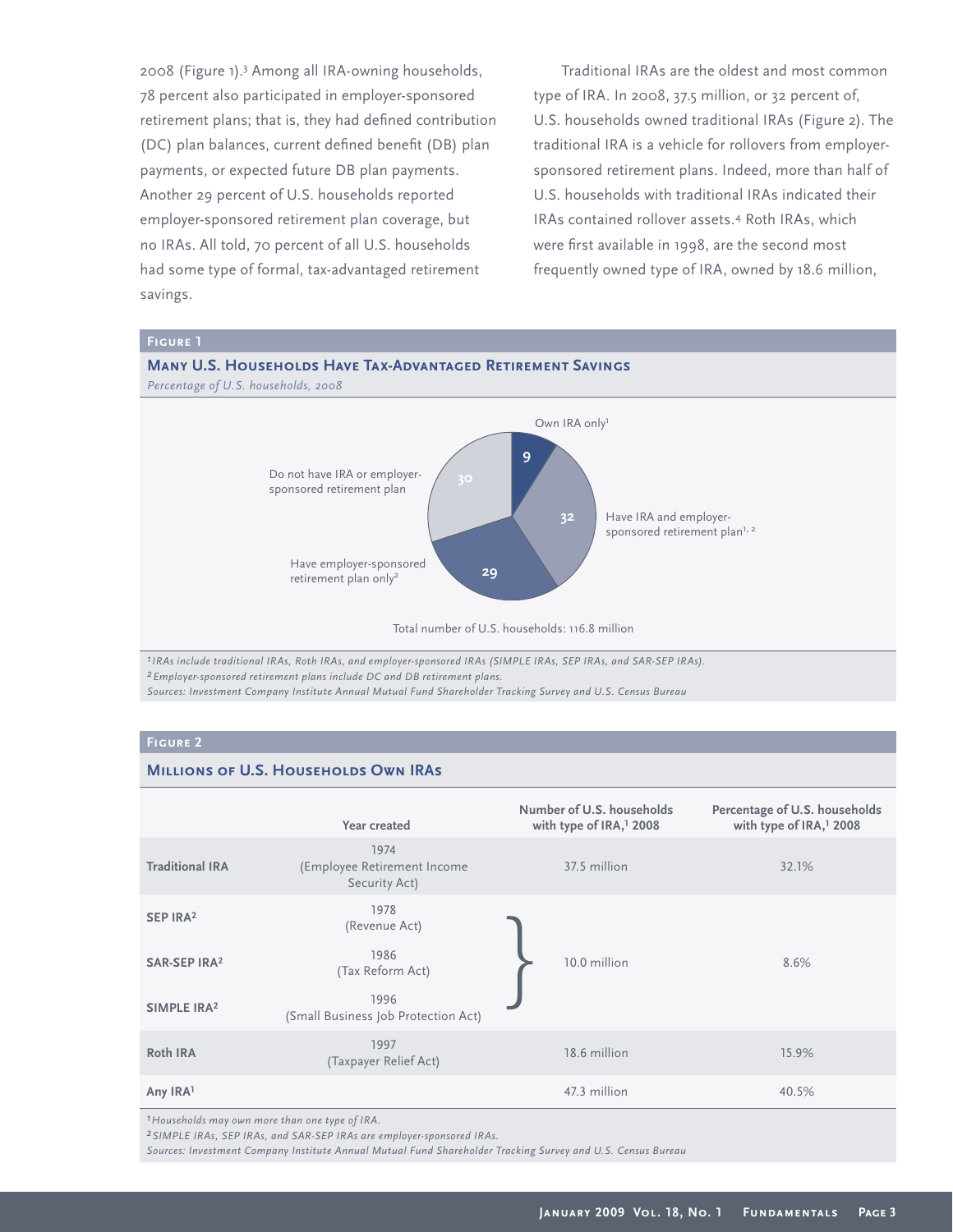or 16 percent of, U.S. households. Nearly 9 percent of U.S. households owned employer-sponsored IRAs, which include SIMPLE IRAs, SEP IRAs, and SAR-SEP IRAs.

# **INCIDENCE OF IRA OWNERSHIP INCREASES with Age and Income**

People of all ages own IRAs, but ownership is greatest among the older age groups. This reflects the life-cycle approach to saving, which highlights that households tend to focus on retirement-related saving as they get older (and save for other goals such as education or

buying a house when younger).<sup>5</sup> Also, many traditional IRA owners became owners as a result of rollovers from employer-sponsored plans, which occur after at least some years in the workforce. In 2008, 46 percent of households headed by an individual aged 45 to 54 owned IRAs, and half of households headed by an individual aged 55 to 64 owned IRAs (Figure 3). As a result, two-thirds of IRA-owning households were headed by individuals aged 45 or older (Figure 4). Among all U.S. households, by comparison, 59 percent were headed by individuals in this age group.







*1Age is based on the age of the sole or co-decisionmaker for household saving and investing.*

*2 IRAs include traditional IRAs, Roth IRAs, and employer-sponsored IRAs (SIMPLE IRAs, SEP IRAs, and SAR-SEP IRAs).*

*Source: Investment Company Institute Annual Mutual Fund Shareholder Tracking Survey*

# **Figure 4**

# **Most IRA-Owning Households Are Between Ages 35 and 64**

Percentage distribution of households owning IRAs and all U.S. households by age,<sup>1</sup> 2008



*1Age is based on the age of the sole or co-decisionmaker for household saving and investing.*

*2 IRAs include traditional IRAs, Roth IRAs, and employer-sponsored IRAs (SIMPLE IRAs, SEP IRAs, and SAR-SEP IRAs).*

*3The percentage of all households in each age group is based on ICI survey data and is weighted to match the U.S. Census Bureau's Current Population Survey. Sources: Investment Company Institute Annual Mutual Fund Shareholder Tracking Survey and U.S. Census Bureau*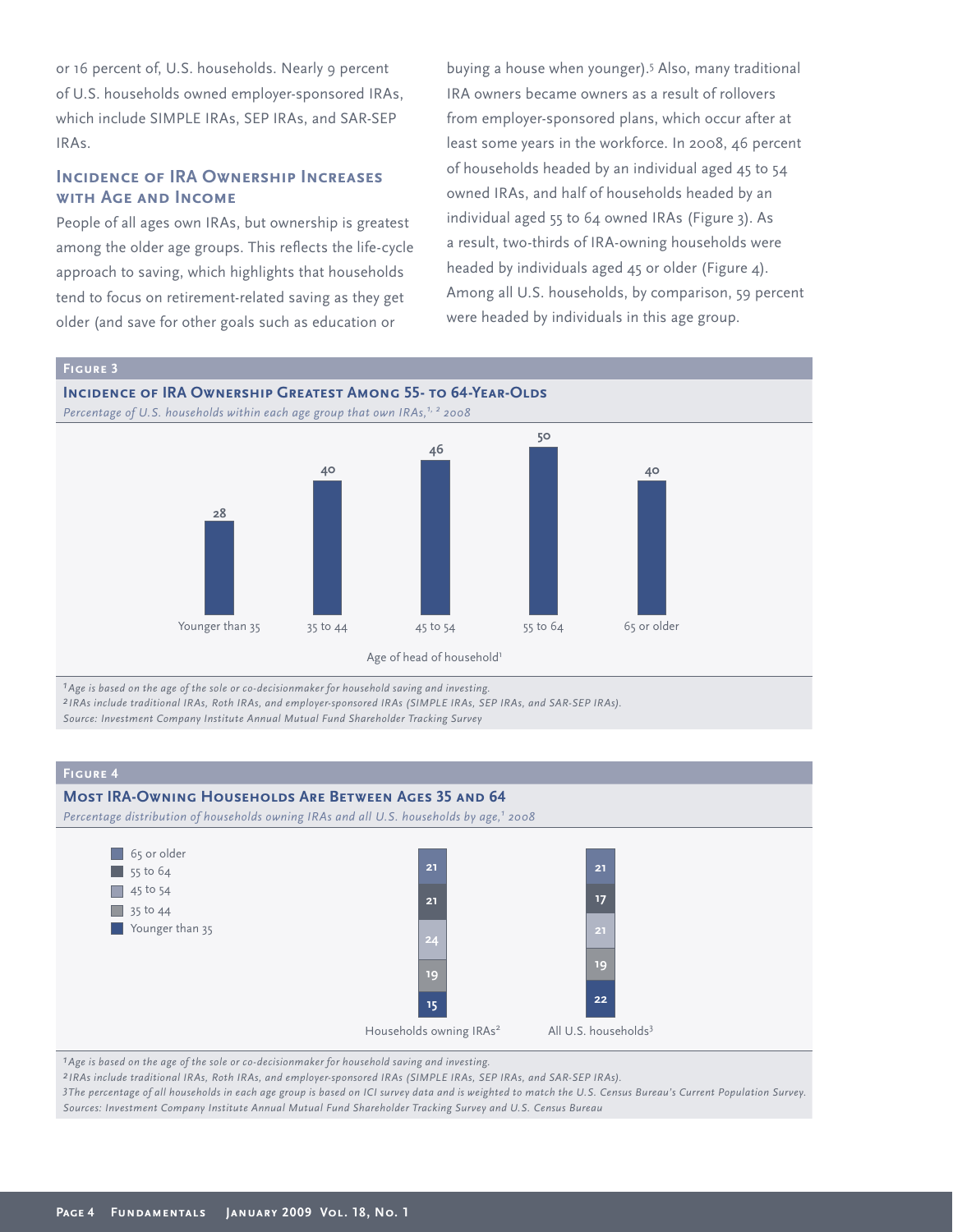IRA ownership also increases with household income—a pattern that is consistent with the fact that lower-income households, which tend to be focused on near-term spending needs and get a higher replacement benefit through Social Security, generally exhibit less tendency to save for retirement.<sup>6</sup> Fifty-eight percent of households with incomes of \$50,000 or more owned IRAs, compared with 22 percent of households with incomes of less than

\$50,000. More than two-thirds of households with income of \$100,000 or more owned IRAs in 2008 (Figure 5). As a result, 16 percent of households owning IRAs earned less than \$35,000, compared with 36 percent of all U.S. households (Figure 6). Nevertheless, the majority of IRA-owning households had moderate incomes. About half of households owning IRAs in 2008 had incomes between \$35,000 and \$99,999.



*1Total reported is household income before taxes in 2007.*

*2 IRAs include traditional IRAs, Roth IRAs, and employer-sponsored IRAs (SIMPLE IRAs, SEP IRAs, and SAR-SEP IRAs).*

*Source: Investment Company Institute Annual Mutual Fund Shareholder Tracking Survey*

## **Figure 6**

### **Most IRA-Owning Households Have Moderate Incomes**

*Percentage distribution of households owning IRAs and all U.S. households by household income,1 2008*



*1Total reported is household income before taxes in 2007.*

*2 IRAs include traditional IRAs, Roth IRAs, and employer-sponsored IRAs (SIMPLE IRAs, SEP IRAs, and SAR-SEP IRAs).*

*3The percentage of all households in each income group is based on ICI survey data and is weighted to match the U.S. Census Bureau's Current Population Survey.*

*Sources: Investment Company Institute Annual Mutual Fund Shareholder Tracking Survey and U.S. Census Bureau*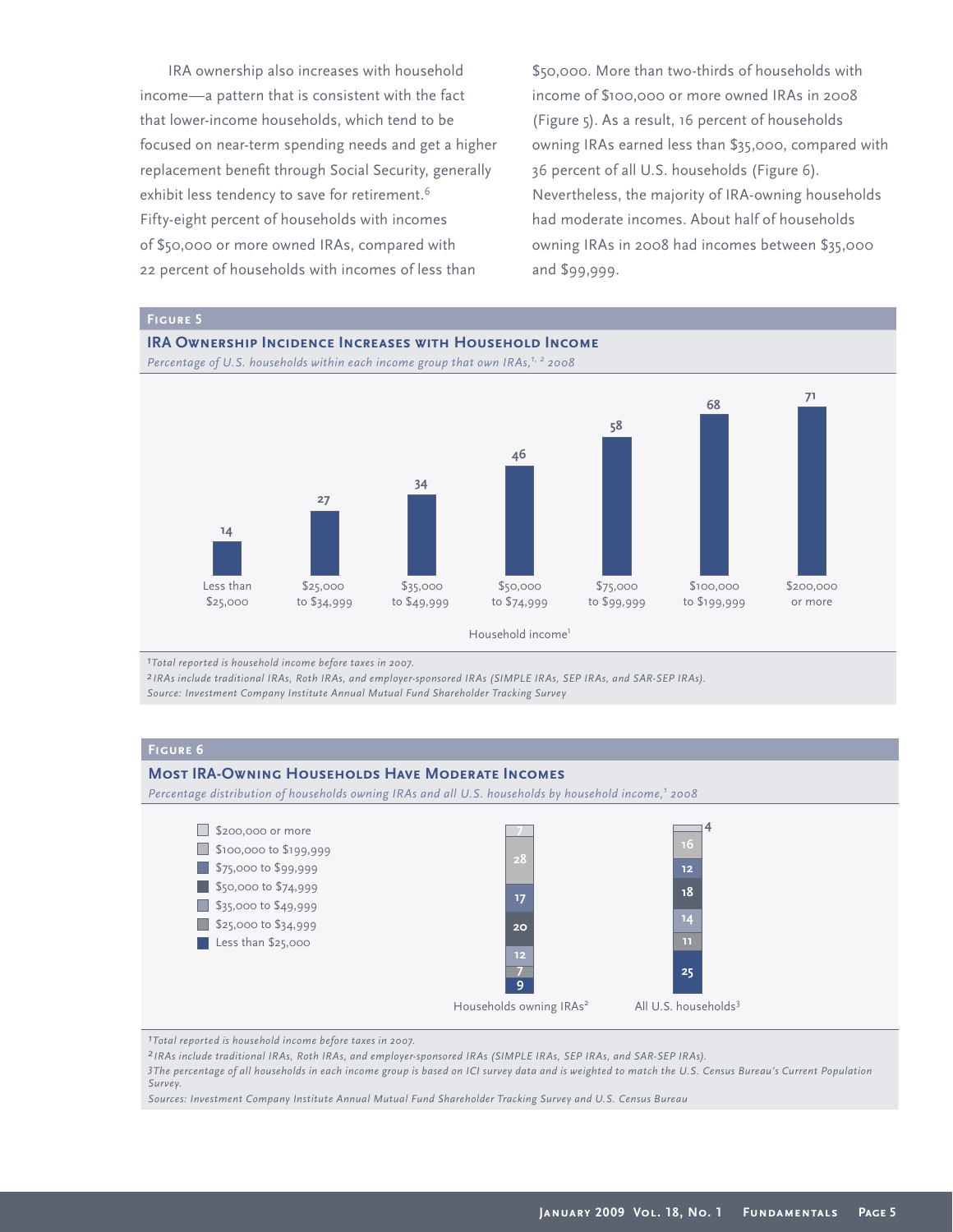# **IRA OWNERS TEND TO BE SAVERS**

IRA owners build substantial financial assets. The median financial assets of IRA-owning households was more than six times greater than the median financial assets of households that did not own IRAs (Figure 7). Those assets included DC retirement plan accounts; 70 percent of IRA-owning households also had such accounts. IRA owners typically exhibit the

characteristics of individuals who are most likely to save. The financial decisionmakers of households with IRAs tend to be older and are more likely to be married, employed, and have college or postgraduate degrees than households that do not own IRAs. These are all factors that tend to correlate with a greater propensity to save.<sup>7</sup>

# **Figure 7**

### **IRA Owners Are Typically Middle-Aged, Married, and Employed**

*Characteristics of U.S. households by ownership of IRAs,<sup>1</sup> 2008* 

|                                                                    | <b>Households</b><br>owning IRAs <sup>1</sup> | Households<br>not owning IRAs |
|--------------------------------------------------------------------|-----------------------------------------------|-------------------------------|
| Median per household                                               |                                               |                               |
| Age of household sole or co-decisionmaker for saving and investing | 51 years                                      | 47 years                      |
| Household income <sup>2</sup>                                      | \$75,000                                      | \$35,000                      |
| Household financial assets <sup>3</sup>                            | \$200,000                                     | \$32,000                      |
| Household financial assets in IRAs                                 | \$55,000                                      | N/A                           |
| Share of household financial assets in IRAs                        | 31%                                           | N/A                           |
|                                                                    |                                               |                               |
| Percentage of households                                           |                                               |                               |
| Household sole or co-decisionmaker for saving and investing:       |                                               |                               |
| Married or living with a partner                                   | 74                                            | 54                            |
| College or postgraduate degree                                     | 44                                            | 20                            |
| Employed full- or part-time                                        | 71                                            | 58                            |
| Retired from lifetime occupation                                   | 27                                            | 25                            |
| Household has DC account or DB plan coverage (total)               | 79                                            | 49                            |
| DC retirement plan account                                         | 70                                            | 40                            |
| DB plan coverage                                                   | 44                                            | 24                            |

*N/A = not applicable* 

*1IRAs include traditional IRAs, Roth IRAs, and employer-sponsored IRAs (SIMPLE IRAs, SEP IRAs, and SAR-SEP IRAs).*

*2Total reported is household income before taxes in 2007.*

*3Household financial assets include assets in employer-sponsored retirement plans, but exclude the household's primary residence.*

*Sources: Investment Company Institute Annual Mutual Fund Shareholder Tracking Survey and Investment Company Institute IRA Owners Survey*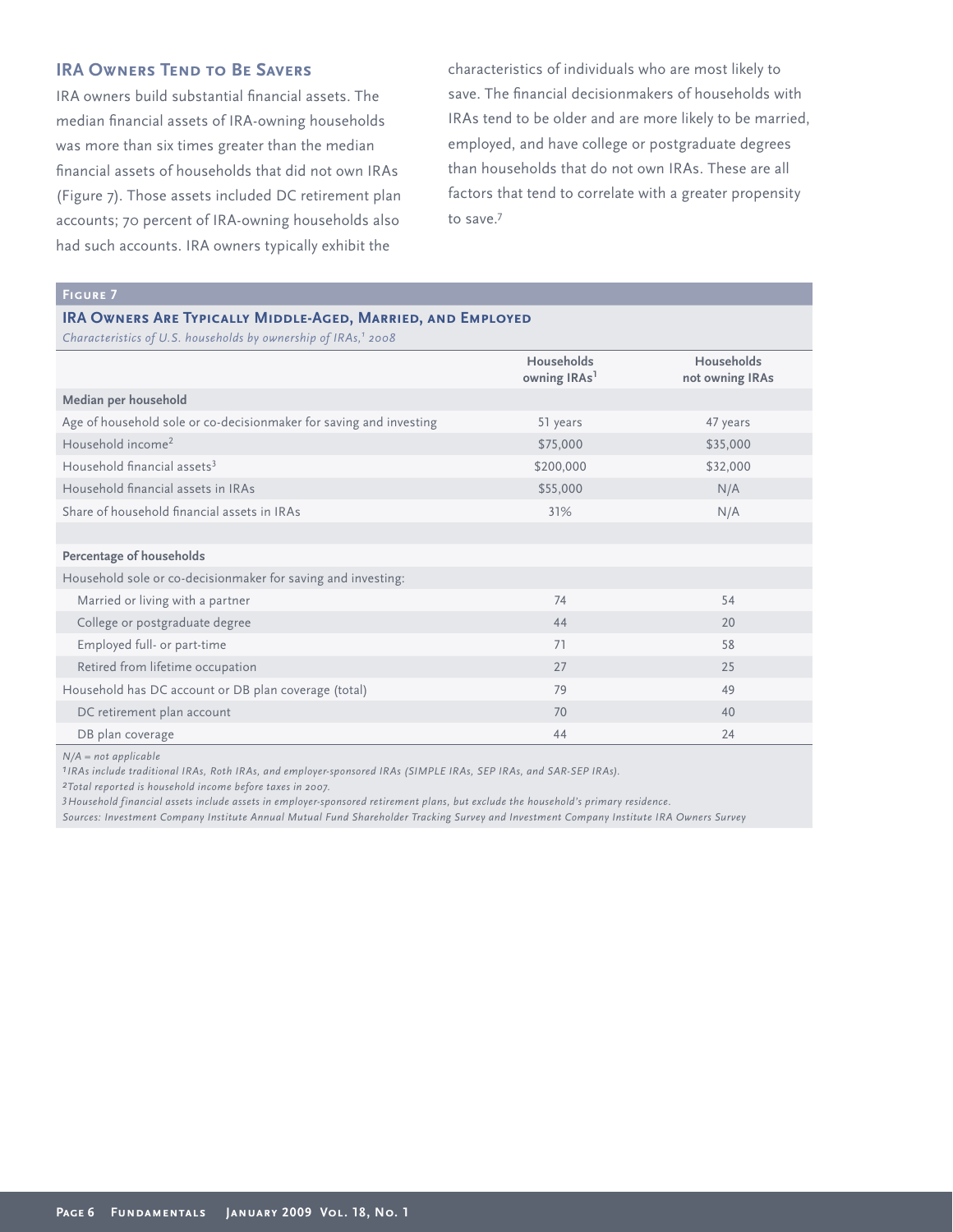Just as 401(k) balances tend to be higher the longer a worker's job tenure,<sup>8</sup> IRA balances tend to rise with length of ownership. In 2008, households owning IRAs for less than 10 years had median IRA holdings of \$20,000, while households owning IRAs for 20 years or more had median IRA holdings of \$112,500 (Figure 8). Mean IRA holdings, while considerably higher than the median values, display a similar pattern.

# **ROLLOVERS TO TRADITIONAL IRAS FUEL Growth**

In 1974, Congress created traditional IRAs with a dual purpose.<sup>9</sup> First, traditional IRAs provide individuals not covered by retirement plans at work with a tax-deferred opportunity to save for retirement. Second, traditional IRAs also give workers changing jobs or retirees a way to preserve the tax-advantaged status of employersponsored retirement plan accumulations by allowing transfers, or "rollovers," of plan balances into IRAs.<sup>10, 11</sup>



*1IRAs include traditional IRAs, Roth IRAs, and employer-sponsored IRAs (SIMPLE IRAs, SEP IRAs, and SAR-SEP IRAs). Source: Investment Company Institute IRA Owners Survey*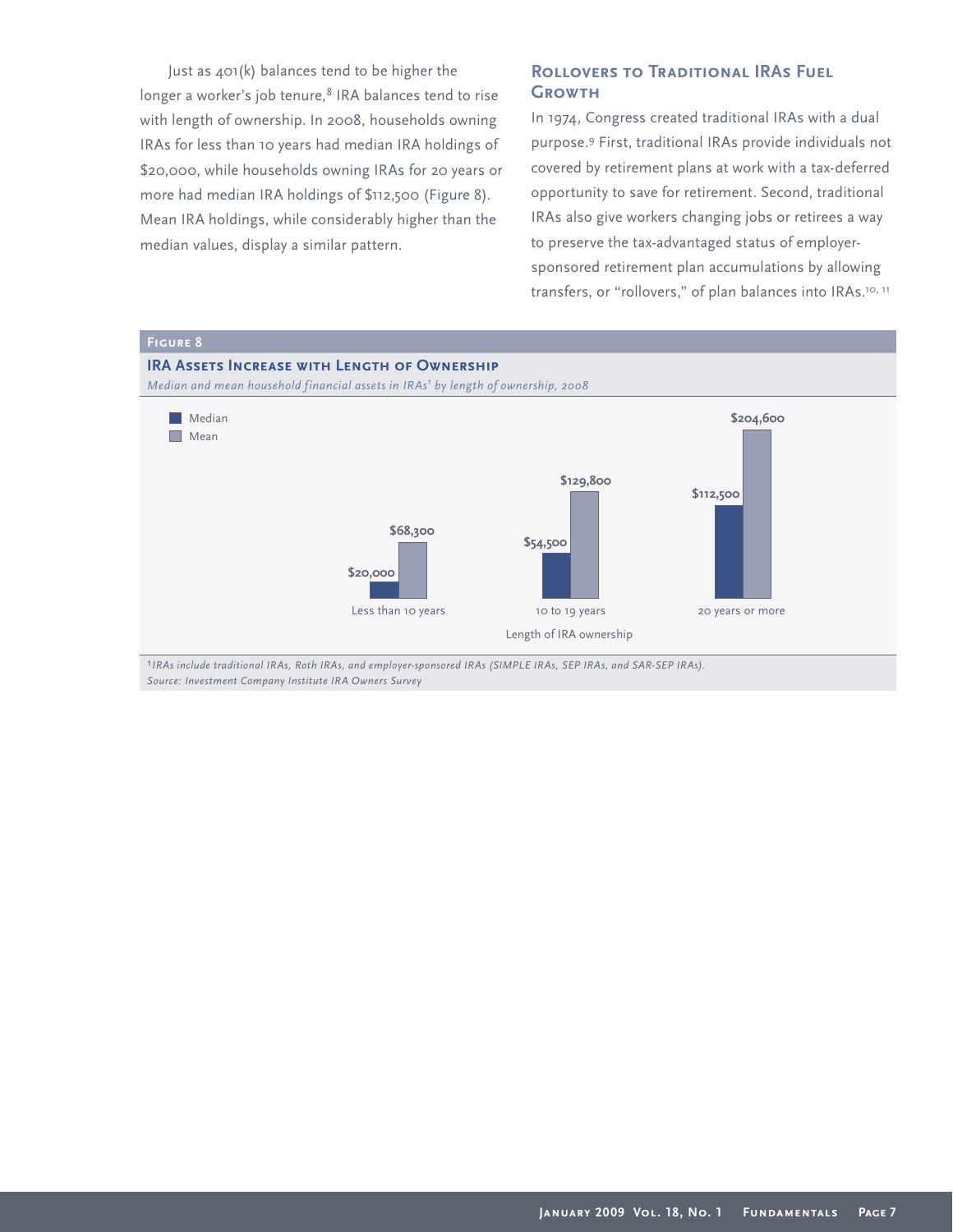Rollover activity has fueled recent IRA growth and helps many Americans preserve their retirement savings. The most recent available data show that households transferred more than \$200 billion from employer-sponsored retirement plans to IRAs in 2004.<sup>12</sup> In 2008, nearly 20 million U.S. households, or 52 percent of all U.S. households owning traditional IRAs, had traditional IRAs that included rollover assets (Figure 9).<sup>13</sup> With their most recent rollovers, the vast majority of these households (85 percent) transferred their entire retirement plan balances into traditional IRAs.<sup>14</sup> Among households with rollovers in their traditional IRAs, 43 percent only had rollover IRAs (having never made traditional IRA contributions).

Households with rollover assets in their IRAs tend to have higher IRA balances, compared with IRAs funded purely by individual contributions. Median traditional IRA holdings that include rollovers were \$75,000 in 2008, compared with median traditional IRA holdings of \$40,000 for balances that did not include rollovers (Figure 10).

# **Few Households Make Contributions to IRAs**

Although IRAs can help Americans build their retirement savings, the majority of U.S. households does not contribute to them. In tax-year 2007, only 14 percent of all U.S. households made contributions to an IRA (Figure 11). Among households making contributions to IRAs in tax-year 2007, more than half (52 percent) contributed to traditional IRAs, with 42 percent only contributing to traditional IRAs.<sup>15</sup> Thirty-six percent of households making IRA contributions in tax-year 2007 made Roth contributions, with 30 percent only contributing to a Roth IRA.<sup>16</sup> Twenty-four percent contributed to employer-sponsored IRAs in tax-year 2007, with 17 percent only contributing to employer-sponsored IRAs.<sup>17</sup>

### **Figure 9**

| <b>ROLLOVERS ARE OFTEN A SOURCE OF ASSETS FOR TRADITIONAL IRAS</b> |  |  |
|--------------------------------------------------------------------|--|--|
|                                                                    |  |  |

| Households with traditional IRAs that include rollovers<br>(percentage of U.S. households owning traditional IRAs, 2008)         |    |  |
|----------------------------------------------------------------------------------------------------------------------------------|----|--|
| Traditional IRA includes rollover                                                                                                | 52 |  |
| Traditional IRA does not include rollover                                                                                        | 48 |  |
|                                                                                                                                  |    |  |
| <b>Traditional IRA rollover activity</b><br>(percentage of U.S. households owning traditional IRAs that include rollovers, 2008) |    |  |
| Traditional IRA rollover(s) due to: <sup>1</sup>                                                                                 |    |  |
| Job change, layoff, or termination                                                                                               | 67 |  |
| Retirement                                                                                                                       | 32 |  |
| Other                                                                                                                            | 11 |  |
|                                                                                                                                  |    |  |
| Amount of most recent traditional IRA rollover:                                                                                  |    |  |
| All assets in employer-sponsored retirement plan were rolled over                                                                | 85 |  |
| Some assets in employer-sponsored retirement plan were rolled over                                                               | 15 |  |
|                                                                                                                                  |    |  |
| Contributions to traditional IRA other than rollover:                                                                            |    |  |
| Have made contribution other than rollover                                                                                       | 57 |  |
| Have never made contribution in addition to rollover                                                                             | 43 |  |
| <sup>1</sup> Multiple responses are included.<br>Source: Investment Company Institute IRA Owners Survey                          |    |  |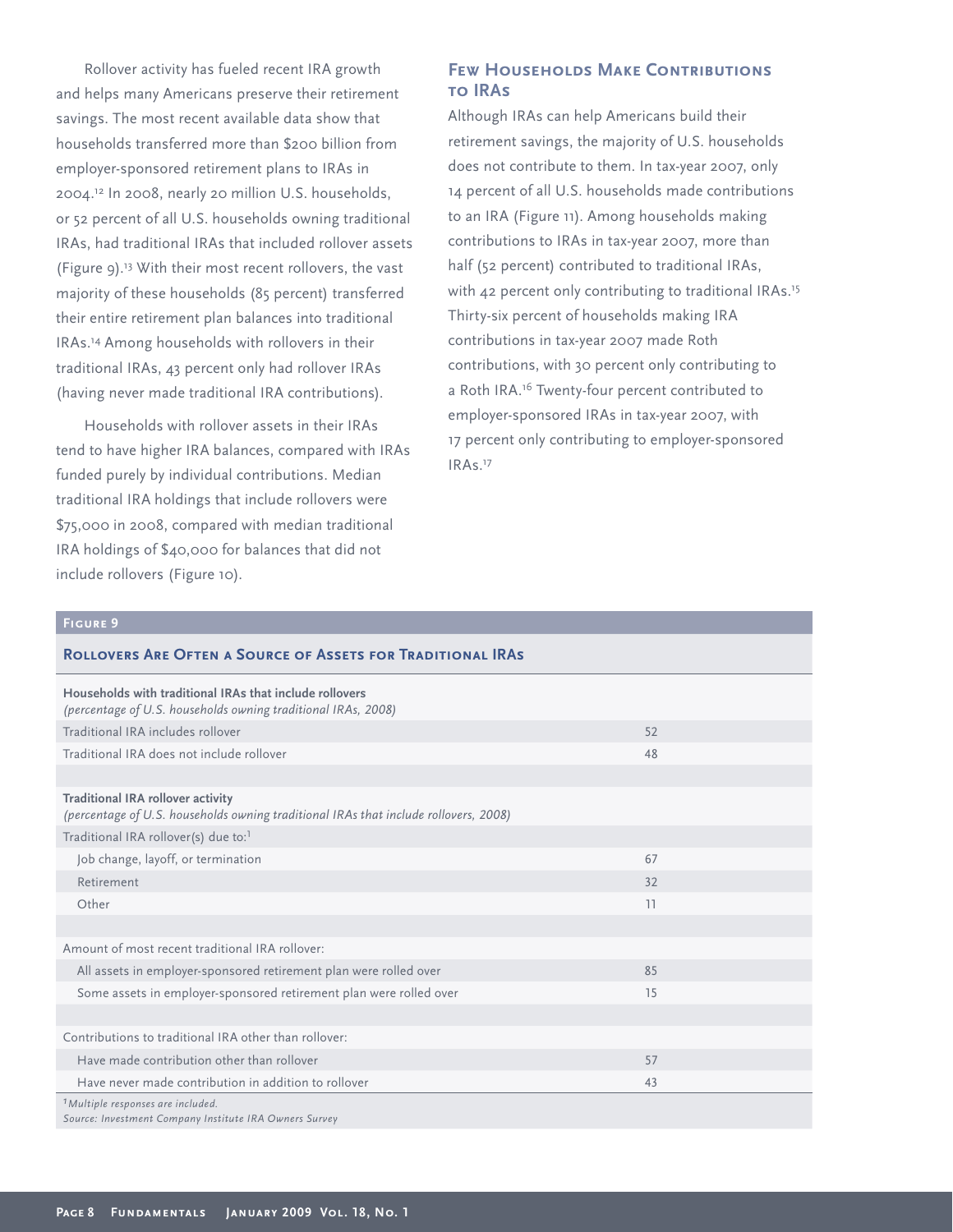# **Figure 10**

### **Traditional IRAs Preserve Assets from Employer-Sponsored Retirement Plans**

*Traditional IRA assets by employer-sponsored retirement plan rollover activity, 2008*

|                                         | <b>Traditional IRA includes rollover</b><br>from employer-sponsored<br>retirement plan <sup>1</sup> | Traditional IRA does not include rollover<br>from employer-sponsored<br>retirement plan <sup>2</sup> |
|-----------------------------------------|-----------------------------------------------------------------------------------------------------|------------------------------------------------------------------------------------------------------|
| <b>Traditional IRA assets</b>           |                                                                                                     |                                                                                                      |
| Mean                                    | \$170,300                                                                                           | \$99,400                                                                                             |
| Median                                  | \$75,000                                                                                            | \$40,000                                                                                             |
|                                         |                                                                                                     |                                                                                                      |
| Household financial assets <sup>3</sup> |                                                                                                     |                                                                                                      |
| Mean                                    | \$419,500                                                                                           | \$382,400                                                                                            |
| Median                                  | \$300,000                                                                                           | \$270,000                                                                                            |

*1Fifty-two percent of households owning traditional IRAs have traditional IRAs that include rollovers from employer-sponsored retirement plans. 2Forty-eight percent of households owning traditional IRAs have traditional IRAs that do not include rollovers from employer-sponsored retirement plans. 3Household financial assets include assets in employer-sponsored retirement plans, but exclude the household's primary residence. Source: Investment Company Institute IRA Owners Survey* 



*Sources: Investment Company Institute Annual Mutual Fund Shareholder Tracking Survey and Investment Company Institute IRA Owners Survey*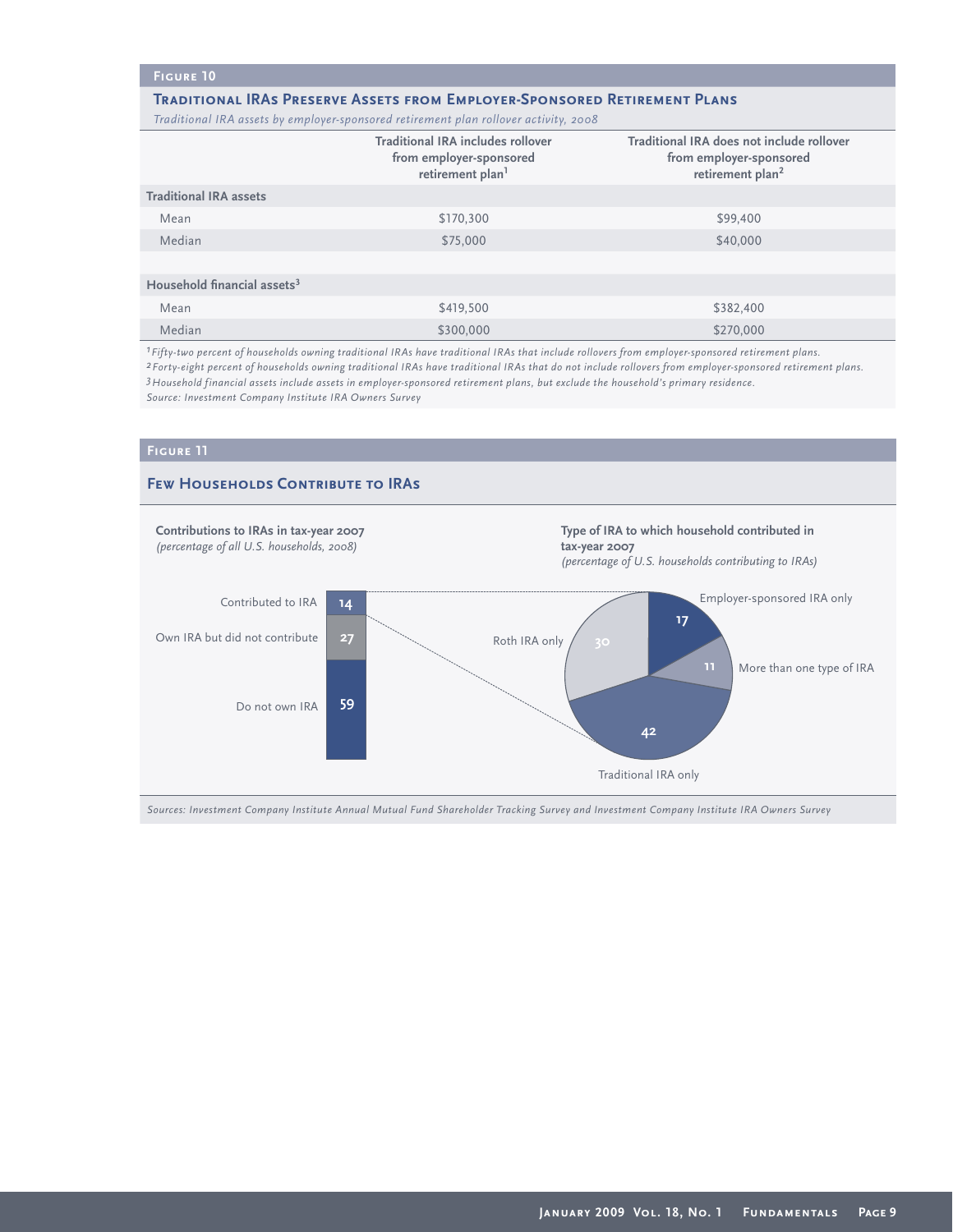# **Roth and Employer-Sponsored IRA OWNERS MORE LIKELY TO CONTRIBUTE**

Traditional IRA owners were less likely than owners of other types of IRAs to have made contributions. Thirty-one percent of households owning Roth IRAs in 2008 made contributions in tax-year 2007 (Figure 12). Half of all households owning employer-sponsored IRAs in 2008 made contributions in tax-year 2007. In contrast, only 21 percent of traditional IRA–owning households in 2008 contributed to their traditional IRAs in tax-year 2007. The lower contribution rate to traditional IRAs is likely due to restrictions on the tax deductibility of contributions, which must be

considered by the 80 percent of traditional IRA–owning households that have retirement plan coverage at work.<sup>18</sup> In addition, 18 percent of traditional IRA– owning households were headed by individuals aged 70 or older and may not have been eligible to contribute due to IRS regulations.

The median contribution among households contributing to employer-sponsored IRAs was \$5,000 in tax-year 2007, while the median contribution to traditional and Roth IRAs was \$4,000 per household (Figure 12). In 2007, the traditional and Roth IRA contribution limit was \$4,000 for individuals under the age of 50 (Figure 13).<sup>19</sup>

\$5,000

\$4,000

### **Figure 12**

# **CONTRIBUTION ACTIVITY TO ROTH, EMPLOYER-SPONSORED IRAS OUTPACES CONTRIBUTION ACTIVITY to Traditional IRAs in Tax-Year 2007**



*1Households may hold more than one type of IRA. Contribution activity reported is for type of IRA indicated. Some of these households may have been ineligible to make contributions.*

\$4,000

*2 IRAs include traditional IRAs, Roth IRAs, and employer-sponsored IRAs (SIMPLE IRAs, SEP IRAs, and SAR-SEP IRAs).*

\$4,000

*3Employer-sponsored IRAs include SIMPLE IRAs, SEP IRAs, and SAR-SEP IRAs.*

*Source: Investment Company Institute IRA Owners Survey*

Median contribution per household

to type of IRA indicated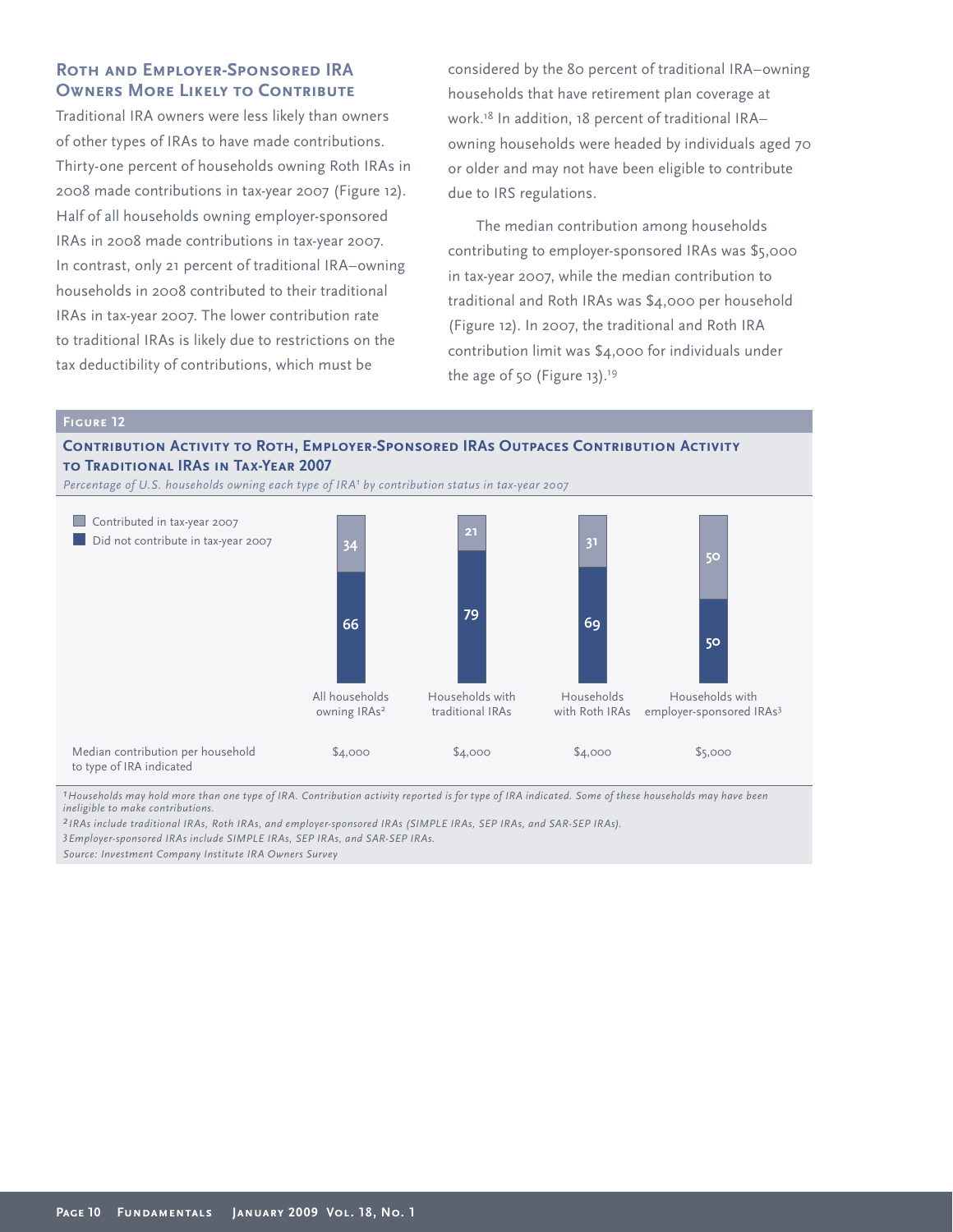### **Internal Revenue Code Traditional and Roth IRA Contribution Limits, 2001–2009**



*1After 2008, traditional IRA contributions are indexed for inflation in \$500 increments. IRA catch-up contributions are not indexed for inflation. Source: ICI summary of U.S. Internal Revenue Code*

Since tax-year 2002, individuals aged 50 or older are eligible to make "catch-up" contributions to their IRAs (Figure 13).20 Among households aged 50 or older, 44 percent owned traditional or Roth IRAs in 2008 (Figure 14). Among these IRA-owning households, 27 percent made contributions to traditional or Roth

IRAs; 58 percent of these contributing households made catch-up contributions. Nevertheless, all told catch-up contributions are not prevalent with only 7 percent of all U.S. households aged 50 or older reporting catch-up contributions.<sup>21</sup>



*Note: Catch-up contribution activity is identified if an individual's contribution is greater than the \$4,000 limit in tax-year 2007. Sources: Investment Company Institute Annual Mutual Fund Shareholder Tracking Survey and Investment Company Institute IRA Owners Survey*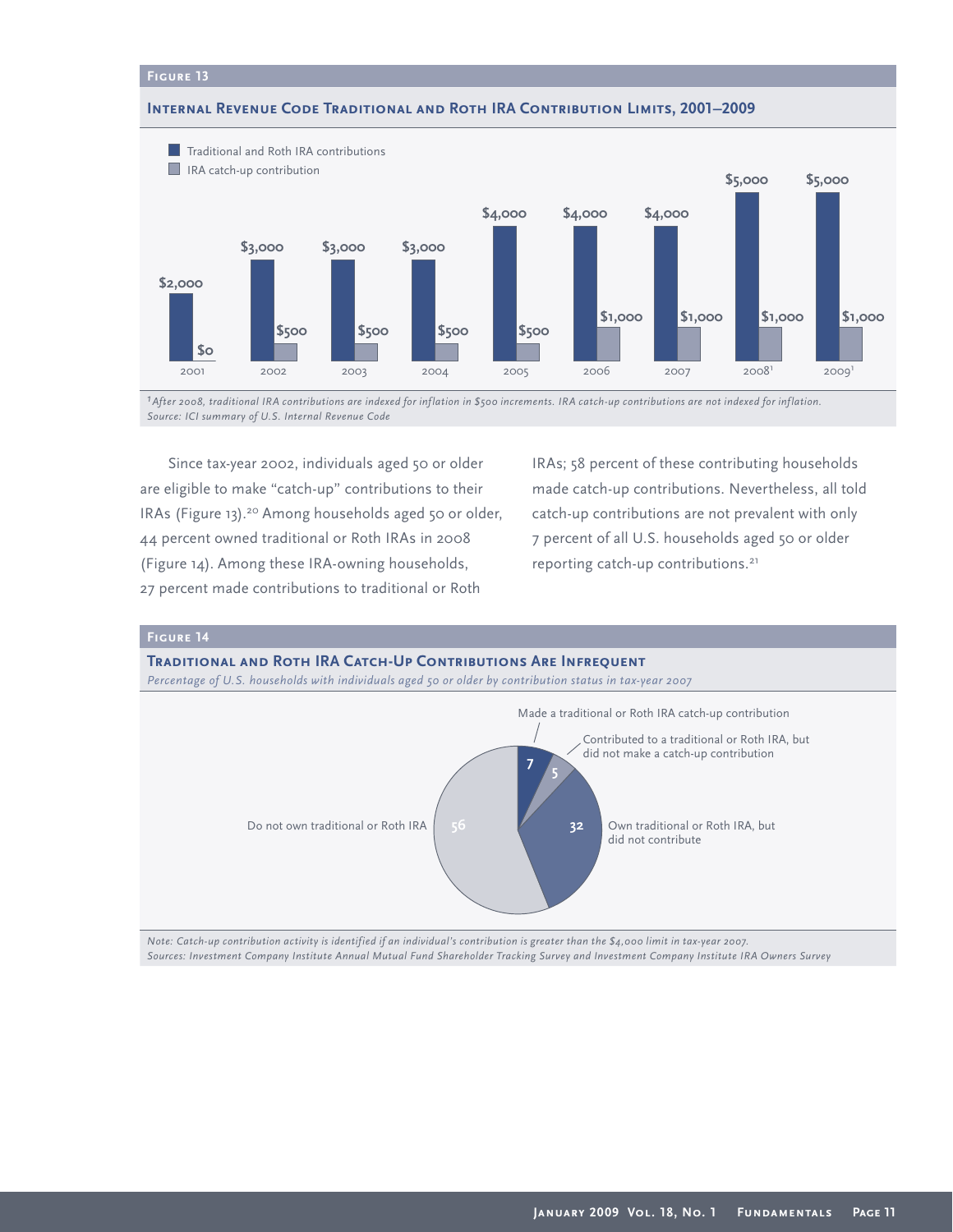# **IRA WITHDRAWALS INFREQUENT, MOSTLY Retirement Related**

Few households withdraw money from their IRAs in any given year, and most withdrawals are retirement related. Twenty-two percent of households still owning traditional IRAs in 2008 reported taking withdrawals from these IRAs in tax-year 2007 (Figure 15).<sup>22</sup> Among households taking traditional IRA withdrawals, 82 percent reported someone in the household was retired from their lifetime occupation. Nevertheless, among retired households owning traditional IRAs in 2008, nearly three out of five did not take a withdrawal in tax-year 2007.

Traditional IRA–owning households who made withdrawals generally took modest-sized amounts. Twenty-nine percent of traditional IRA–owning households making withdrawals in tax-year 2007 took less than \$2,500 from their IRAs (Figure 15). Although some withdrawals in dollar amounts appear large, a median of 6 percent of the account balance was typically withdrawn.

A traditional IRA withdrawal, if taken by an individual prior to age 59½, is generally subject to a 10 percent penalty on the taxable portion of the withdrawal (in addition to the federal, state, and local

### **Figure 15**

# **Withdrawals from Traditional IRAs Are Infrequent**



*1The household was considered retired if either the head of household or spouse responded affirmatively to "are you retired from your lifetime occupation?" 2Households that made a withdrawal exclude those that closed and no longer owned traditional IRAs. Source: Investment Company Institute IRA Owners Survey*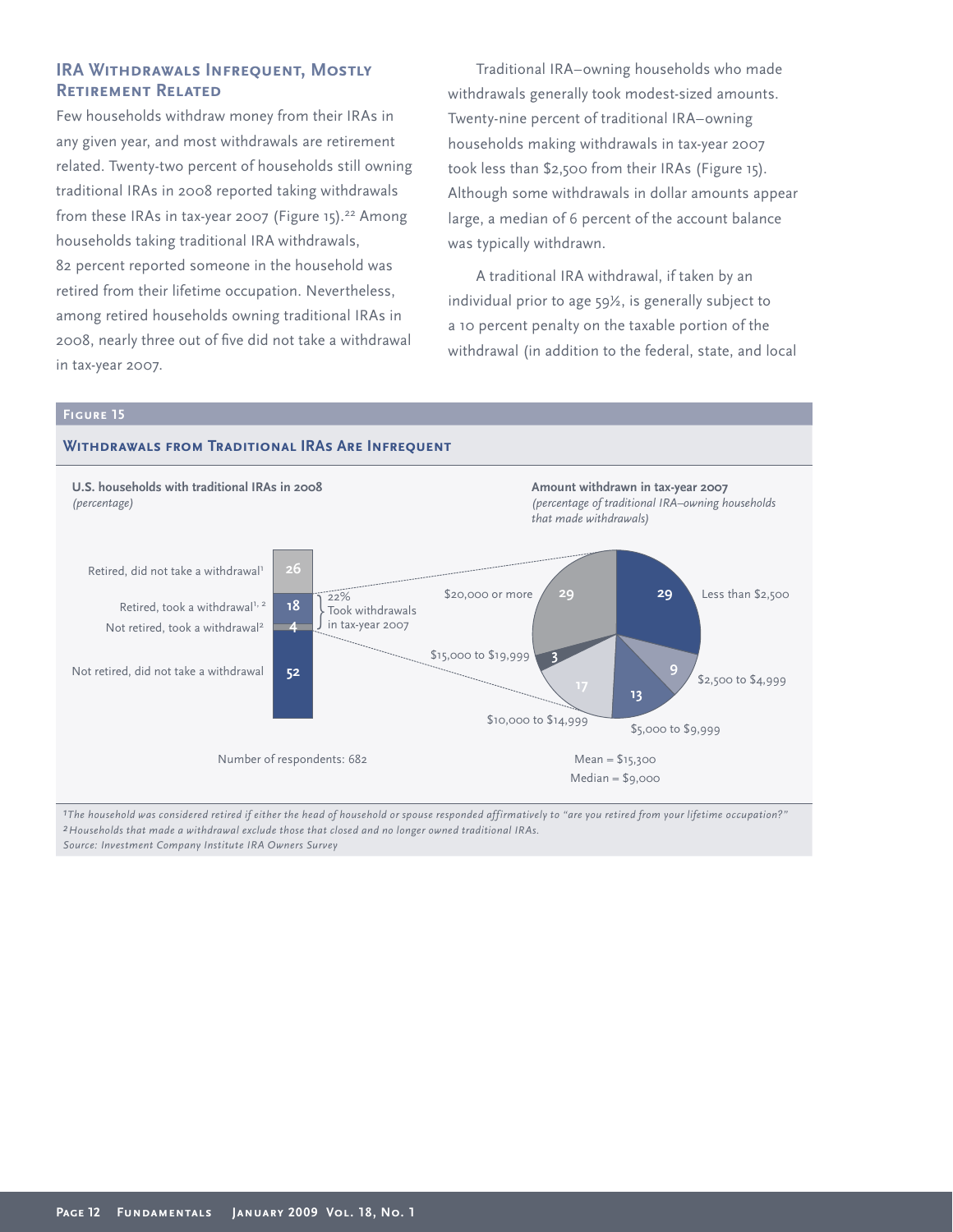income tax that may be due).<sup>23</sup> Taxpayers older than 59½ but younger than 70½ may take withdrawals without penalty, but are generally not required to do so. Traditional IRA owners aged 70½ or older are required to withdraw an annual amount based on life expectancy or pay a penalty for failing to do so; these withdrawals are called required minimum distributions (RMDs). In line with these incentives and disincentives, younger households were much less likely to have withdrawals than older households. Among traditional IRA–owning

households in 2008 headed by individuals younger than 59, only 5 percent took a withdrawal in tax-year 2007 (Figure 16).<sup>24</sup> Twenty-two percent of households owning traditional IRAs and headed by an individual aged 59 to 69 reported withdrawals. Withdrawal activity was highest among households headed by individuals aged 70 or older: three-quarters of these traditional IRA–owning households took withdrawals in tax-year 2007.<sup>25</sup>

| <b>MOST TRADITIONAL IRA–OWNING HOUSEHOLDS THAT TAKE WITHDRAWALS ARE HEADED BY INDIVIDUALS</b> |  |
|-----------------------------------------------------------------------------------------------|--|
| <b>AGED 70 OR OLDER</b>                                                                       |  |

*Percentage of traditional IRA–owning households*

|                                                                                                                                | <b>Traditional IRA-owning households</b> |                |
|--------------------------------------------------------------------------------------------------------------------------------|------------------------------------------|----------------|
|                                                                                                                                | 2007                                     | 2008           |
| Age of head of household <sup>1</sup><br>(percentage of U.S. households owning traditional IRAs)                               |                                          |                |
| Younger than 59                                                                                                                | 59                                       | 54             |
| 59 to 69                                                                                                                       | 26                                       | 28             |
| 70 or older                                                                                                                    | 15                                       | 18             |
|                                                                                                                                |                                          |                |
| Traditional IRA withdrawal activity by age <sup>1</sup><br>(percentage of U.S. households owning traditional IRAs)             |                                          |                |
| Younger than 59, did not take a withdrawal                                                                                     | 57                                       | 51             |
| Younger than 59, took a withdrawal                                                                                             | $\overline{2}$                           | $\overline{3}$ |
| Aged 59 to 69, did not take a withdrawal                                                                                       | 19                                       | 22             |
| Aged 59 to 69, took a withdrawal                                                                                               | $\overline{7}$                           | 6              |
| Aged 70 or older, did not take a withdrawal                                                                                    | 5                                        | 5              |
| Aged 70 or older, took a withdrawal                                                                                            | 10                                       | 13             |
|                                                                                                                                |                                          |                |
| Memo:<br>Percentage of traditional IRA-owning households with withdrawals                                                      | 19                                       | 22             |
|                                                                                                                                |                                          |                |
| Incidence of withdrawal activity by age <sup>1</sup><br>(percentage of traditional IRA-owning households by age <sup>1</sup> ) |                                          |                |
| Younger than 59                                                                                                                | $\overline{4}$                           | 5              |
| 59 to 69                                                                                                                       | 25                                       | 22             |
| 70 or older                                                                                                                    | 66                                       | 75             |
|                                                                                                                                |                                          |                |
| Age composition of households with withdrawals<br>(percentage of traditional IRA-owning households with withdrawals)           |                                          |                |
| Younger than 59                                                                                                                | 11                                       | 13             |
| 59 to 69                                                                                                                       | 34                                       | 27             |
| 70 or older                                                                                                                    | 55                                       | 60             |

*1Age is based on the age of the sole or co-decisionmaker for household saving and investing.*

*Note: For traditional IRA–owning households in 2007, figure reports tax-year 2006 withdrawal activity. For traditional IRA–owning households in 2008, figure reports tax-year 2007 withdrawal activity.*

*Source: Investment Company Institute IRA Owners Survey, 2007 and 2008*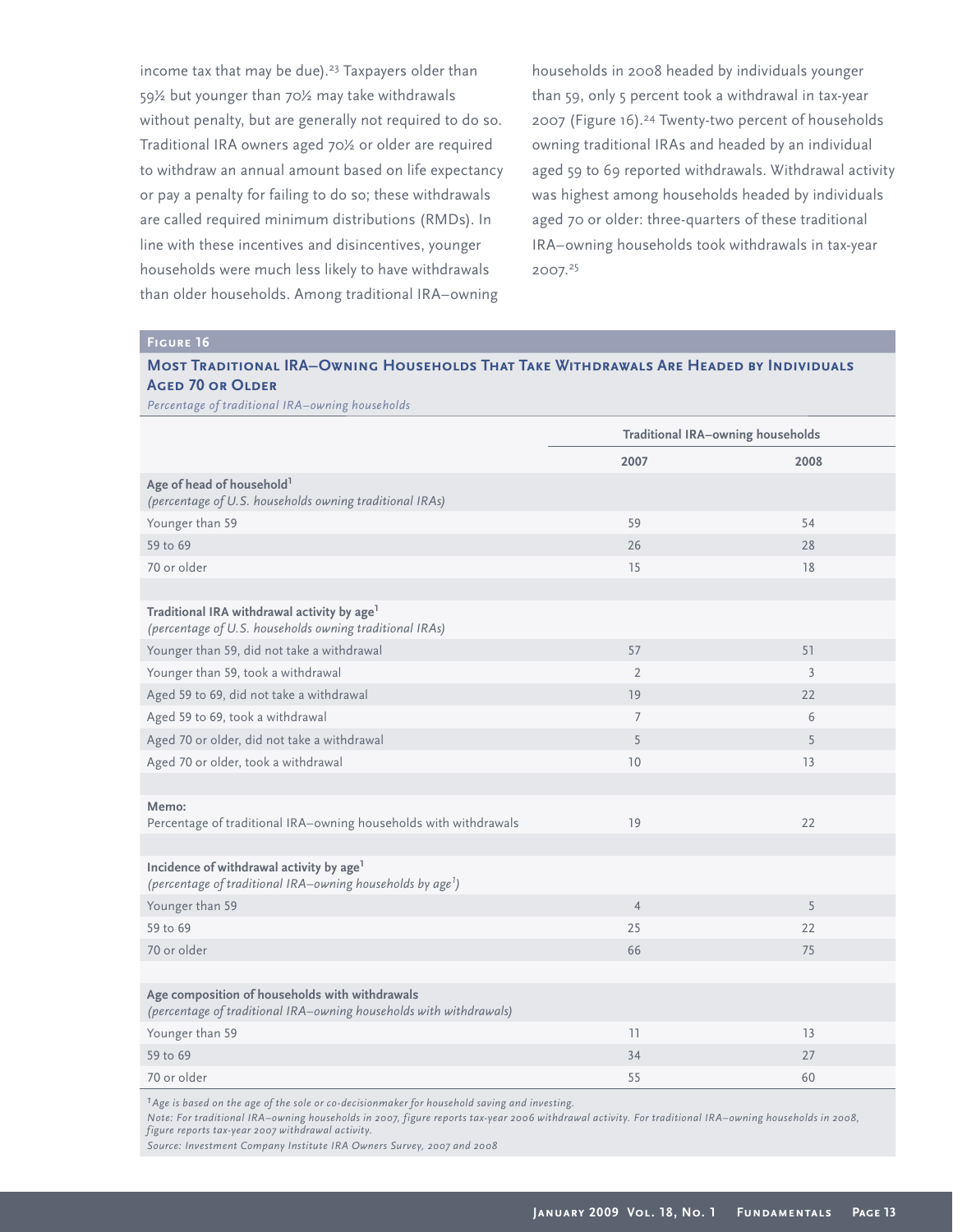Typically, withdrawals from traditional IRAs were taken to fulfill RMDs. Sixty-four percent of households owning traditional IRAs in 2008 and making withdrawals in tax-year 2007 calculated their withdrawal amount to satisfy this requirement (Figure 17).<sup>26</sup> Another 18 percent of traditional IRA– owning households taking withdrawals reported they withdrew lump sums based on needs. Seven percent reported a scheduled withdrawal amount, either a percentage of the account or a fixed dollar amount. Households headed by individuals aged 70 or older

were much more likely to cite RMDs as a reason for withdrawal, while younger households were much more likely to take a lump-sum withdrawal based on needs.<sup>27</sup>

Traditional IRA–owning households that took a withdrawal in tax-year 2007 usually consulted an outside source to determine the amount of the withdrawal. Nearly six in 10 consulted a professional financial adviser to determine the amount to withdraw in tax-year 2007 (Figure 18). One-third consulted IRS rules or publications.

## **HOW TRADITIONAL IRA WITHDRAWALS ARE DETERMINED**

*Percentage of traditional IRA–owning households with withdrawals in tax-year 2007*



# **The Majority of Households Consults with a Professional Financial Adviser to Determine the Amount of Traditional IRA Withdrawals**

*Percentage of traditional IRA–owning households that made a withdrawal in tax-year 2007* 

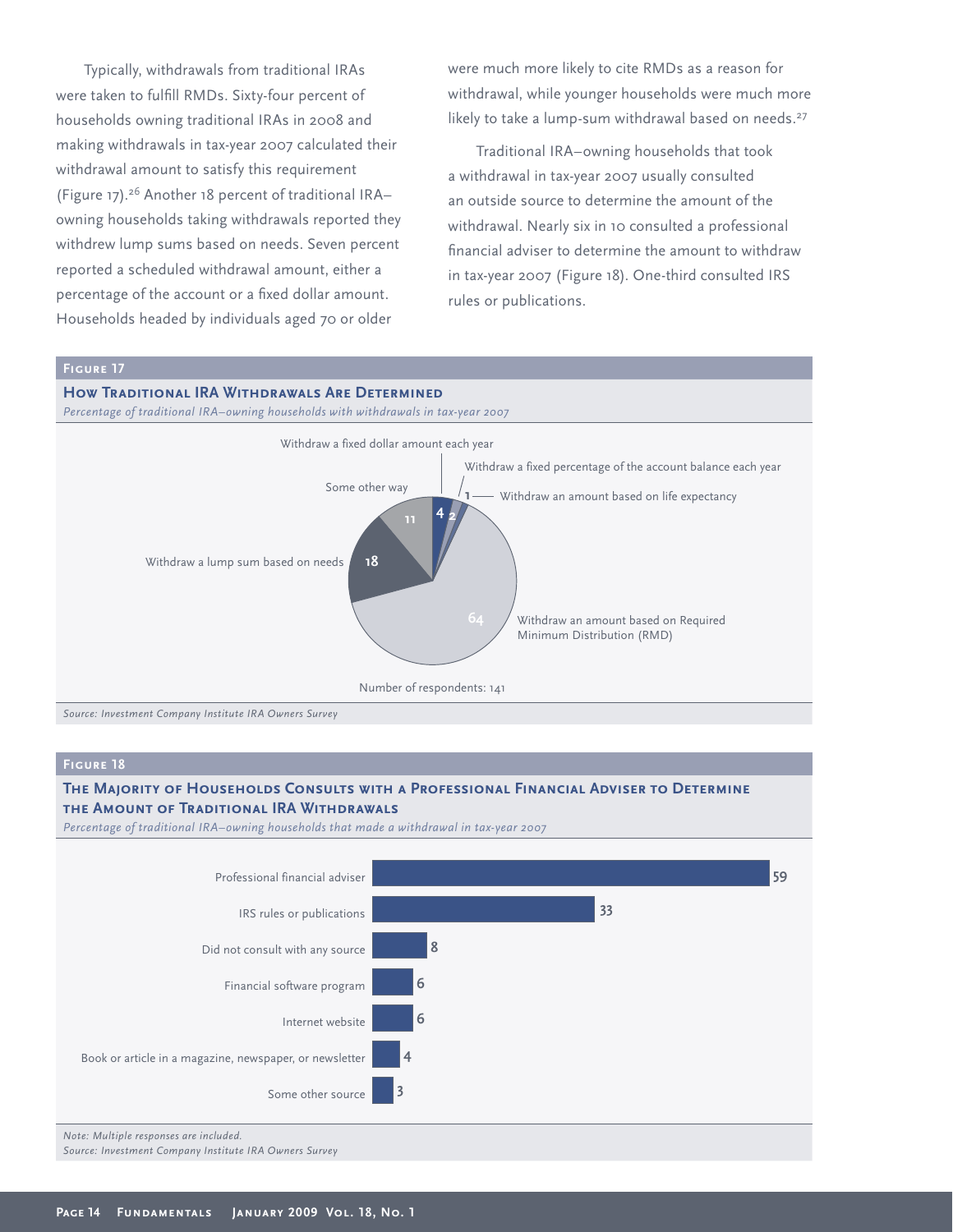# **The Role of Traditional IRA Withdrawals in Retirement**

Traditional IRA withdrawals can be used for a variety of purposes in retirement. Among households where either the head of household or spouse was retired, nearly half reported using traditional IRA withdrawals to pay for living expenses (Figure 19).<sup>28</sup> One-third of retired households that took a traditional IRA withdrawal in tax-year 2007 cited reinvesting or saving the withdrawal amount into another account.<sup>29</sup> Fifteen percent reported using the withdrawal for home purchase, repair, or remodeling, and 8 percent used the withdrawal for an emergency, such as a healthcare expense.

Because today's withdrawal activity may not be a good indicator of future withdrawal activity, traditional IRA–owning households that did not take withdrawals in tax-year 2007 were asked about their future withdrawal intentions. In 2008, six out of 10 of these traditional IRA–owning households say it is unlikely they will take withdrawals prior to age 70½ (Figure 20). Among traditional IRA–owning households in 2008 that did not take withdrawals in tax-year 2007, 34 percent indicate it is "not at all likely" that they would start IRA withdrawals before required. Another 27 percent report it is "not very likely" that they would take withdrawals prior to age 70½.

## **Figure 19**

# **Traditional IRA Withdrawals Often Used to Pay for Living Expenses**

*Percentage of traditional IRA–owning households1 in which either the head of household or spouse is retired, 2008* 

| Purpose of traditional IRA withdrawal in retirement <sup>2</sup> |     |  |
|------------------------------------------------------------------|-----|--|
| Took withdrawals to pay for living expenses                      | 47  |  |
| Spent it on a car, boat, or big-ticket item other than a home    |     |  |
| Used it for an emergency, such as a healthcare expense           | 8   |  |
| Used it for home purchase, repair, or remodeling                 | 15  |  |
| Reinvested or saved it in another account                        | 33  |  |
| Some other purpose                                               |     |  |
|                                                                  |     |  |
| Number of respondents                                            | 122 |  |

*1The base of respondents includes the 18 percent of traditional IRA–owning households who were retired and took withdrawals reported in Figure 15. 2Multiple responses are included.*

*Source: Investment Company Institute IRA Owners Survey*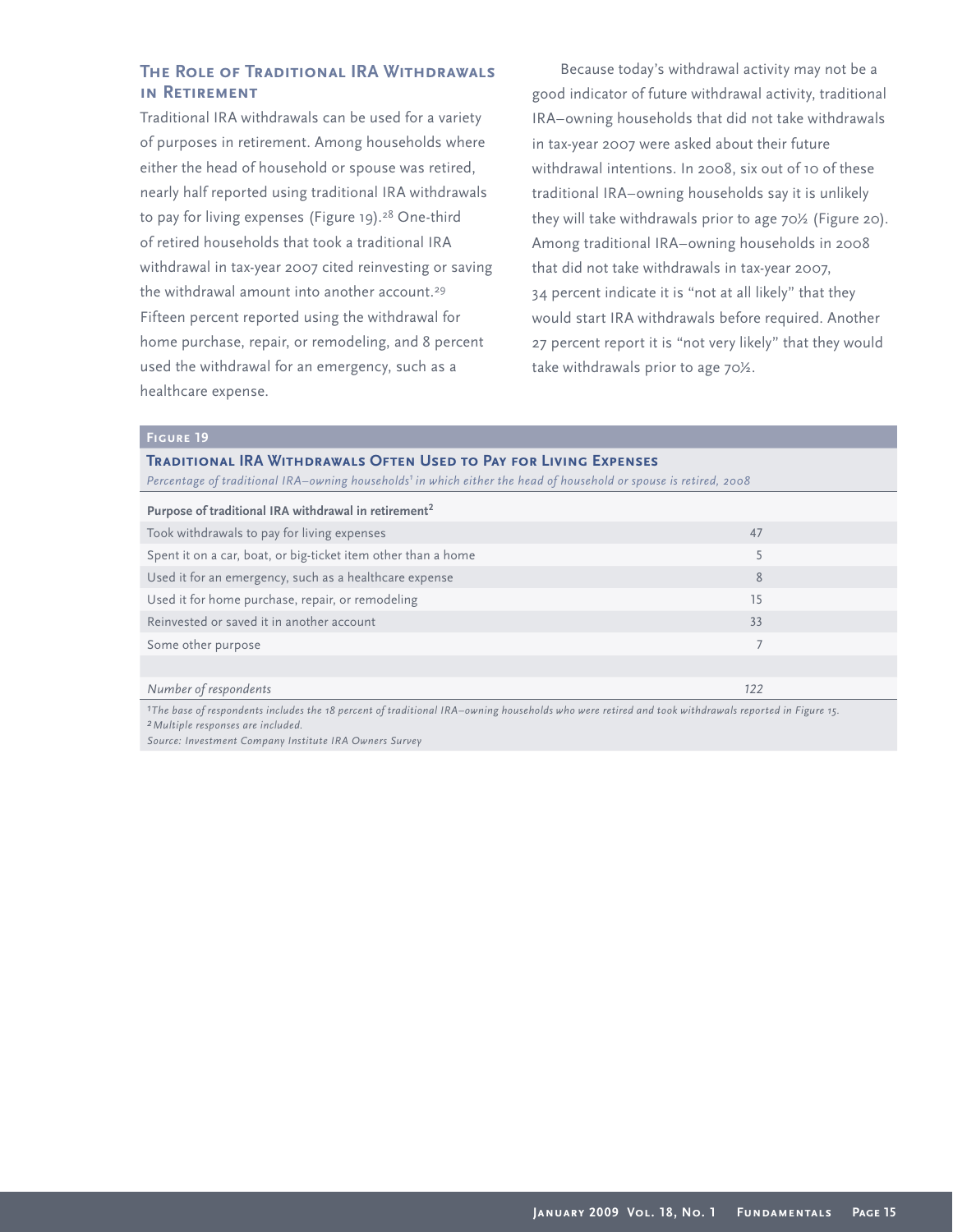

Traditional IRA–owning households that were either not retired or retired but did not take a withdrawal in tax-year 2007, reported a similar pattern for the expected role of future traditional IRA withdrawals in retirement. Nearly two-thirds of these households reported they plan to use traditional IRA withdrawals to pay for living expenses in retirement (Figure 21). More than half (53 percent) reported they plan to use traditional IRA withdrawals for an emergency, such as a healthcare expense. When asked to select a primary role for future traditional IRA withdrawals in retirement, six in 10 expected the primary role of traditional IRA withdrawals will be to pay for living expenses in retirement.

# **Expected Role of Roth IRA Withdrawals in Retirement**

The 2008 ICI IRA Owners Survey asked Roth IRA owners for the first time their plans for future Roth IRA withdrawals in retirement. Most Roth IRA–owning households reported they plan on using Roth IRA withdrawals for the same purposes mentioned by traditional IRA–owning households for traditional IRA withdrawals. Two-thirds of Roth IRA–owning households that are not retired and did not make a withdrawal in tax-year 2007 plan on using Roth IRA withdrawals to pay for future living expenses in retirement (Figure 22).<sup>30</sup> Fifty-four percent plan on using Roth IRA withdrawals for an emergency, such as a healthcare expense, and 38 percent intend to reinvest or save their Roth IRA withdrawals in another account. When asked to think about the primary role for future Roth IRA withdrawals, two-thirds expected the primary role of Roth IRA withdrawals will be to pay for living expenses in retirement.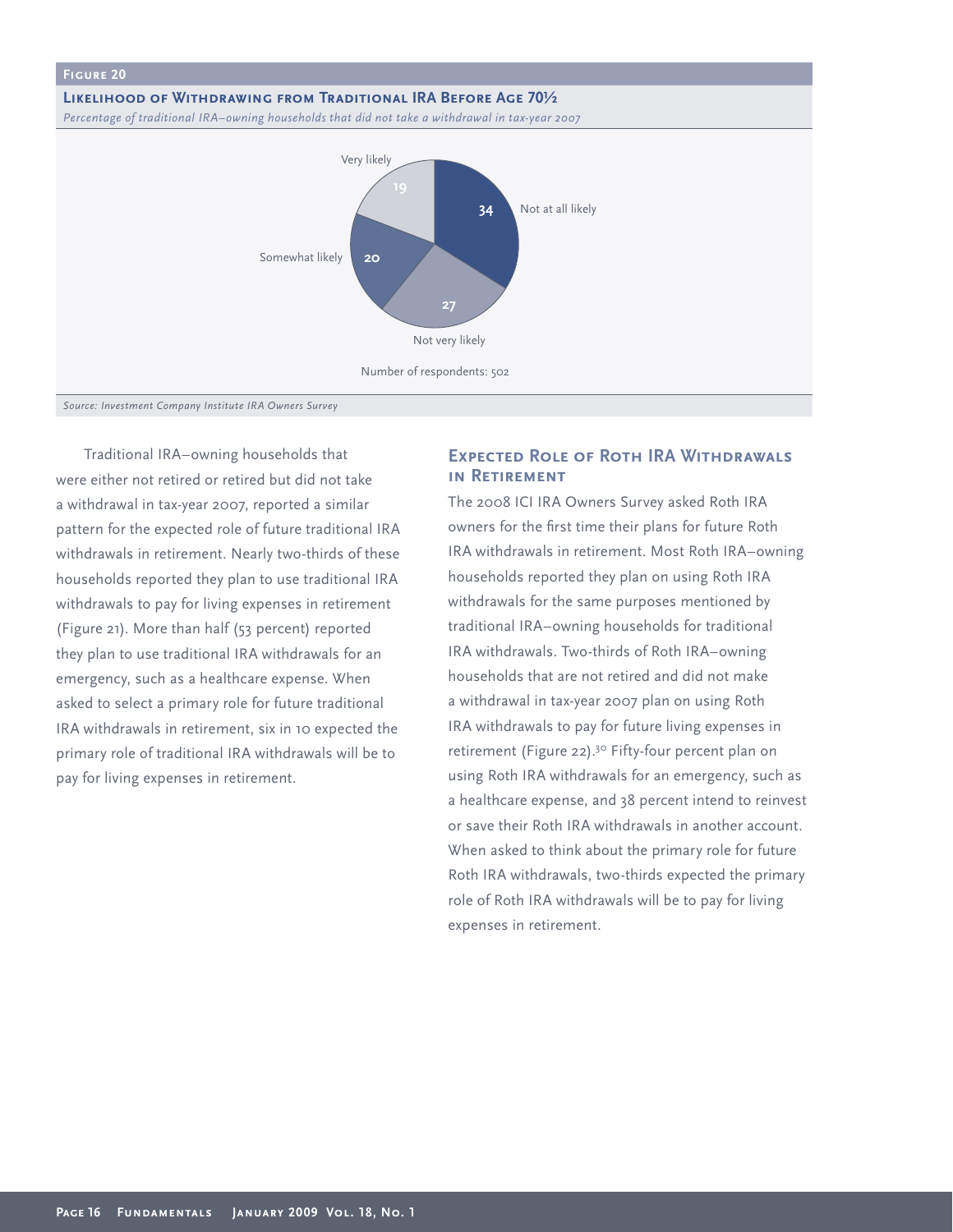### **Figure 21**

### **Expected Role of Traditional IRA Withdrawals in Retirement**

Percentage of traditional IRA-owning households,<sup>1</sup> excluding retiree households with withdrawals, 2008

| Plan for future traditional IRA withdrawals in retirement <sup>2</sup> |                |  |
|------------------------------------------------------------------------|----------------|--|
| Take withdrawals to pay for living expenses                            | 66             |  |
| To spend it on a car, boat, or big-ticket item other than a home       | 11             |  |
| To use it for an emergency, such as a healthcare expense               | 53             |  |
| To use it for home purchase, repair, or remodeling                     | 19             |  |
| To reinvest or save it in another account                              | 46             |  |
| Some other plan                                                        | 12             |  |
|                                                                        |                |  |
| Primary plan for future traditional IRA withdrawals in retirement      |                |  |
| Take withdrawals to pay for living expenses                            | 60             |  |
| To spend it on a car, boat, or big-ticket item other than a home       | $\overline{2}$ |  |
| To use it for an emergency, such as a healthcare expense               | 13             |  |
| To use it for home purchase, repair, or remodeling                     | 3              |  |
| To reinvest or save it in another account                              | 16             |  |
| Some other plan                                                        | 6              |  |
|                                                                        |                |  |
| Number of respondents                                                  | 559            |  |

*1The base of respondents includes the 26 percent of traditional IRA–owning households who were retired but did not take withdrawals (who were asked about their future plans), the 4 percent of nonretired households that took withdrawals, and the 52 percent of nonretired households that did not take withdrawals reported in Figure 15.*

*2Multiple responses are included.*

*Source: Investment Company Institute IRA Owners Survey* 

## **Figure 22**

# **Expected Plans for Roth IRA Withdrawals in Retirement** *Percentage of Roth IRA–owning households,1 2008* **Plan for future Roth IRA withdrawals in retirement<sup>2</sup>** Take withdrawals to pay for living expenses 67 and 10 minutes for the control of the control of the control of the control of the control of the control of the control of the control of the control of the control of the co To spend it on a car, boat, or big-ticket item other than a home 9 To use it for an emergency, such as a healthcare expense 54 To use it for home purchase, repair, or remodeling 17 and 17 and 17 and 17 and 17 and 17 and 17 and 17 and 17 and 17 and 17 and 17 and 17 and 17 and 17 and 17 and 17 and 17 and 17 and 17 and 17 and 17 and 17 and 17 and 17 To reinvest or save it in another account 38 Some other plan 8 and 8 and 8 and 8 and 8 and 8 and 8 and 8 and 8 and 8 and 8 and 8 and 8 and 8 and 8 and 8 and 8 and 8 and 8 and 8 and 8 and 8 and 8 and 8 and 8 and 8 and 8 and 8 and 8 and 8 and 8 and 8 and 8 and 8 and 8 **Primary plan for future Roth IRA withdrawals in retirement** Take withdrawals to pay for living expenses 67 and 100 minutes for the control of the control of the control of the control of the control of the control of the control of the control of the control of the control of the c To spend it on a car, boat, or big-ticket item other than a home 1 To use it for an emergency, such as a healthcare expense 13 and 13 and 13 and 13 and 13 and 13 and 13 and 13 and 13 and 13 and 13 and 13 and 13 and 13 and 13 and 13 and 13 and 13 and 13 and 13 and 13 and 13 and 13 and 13 a To use it for home purchase, repair, or remodeling 3 3 To reinvest or save it in another account 11 Some other plan 5 Some of the state of the state of the state of the state of the state of the state of the state of the state of the state of the state of the state of the state of the state of the state of the state of t

### *Number of respondents 305*

*1The base of respondents includes the 27 percent of Roth IRA–owning households who were retired but did not take withdrawals (who were asked about their future plans), the 2 percent of nonretired households that took withdrawals, and the 70 percent of nonretired households that did not take withdrawals. 2Multiple responses are included.*

*Source: Investment Company Institute IRA Owners Survey*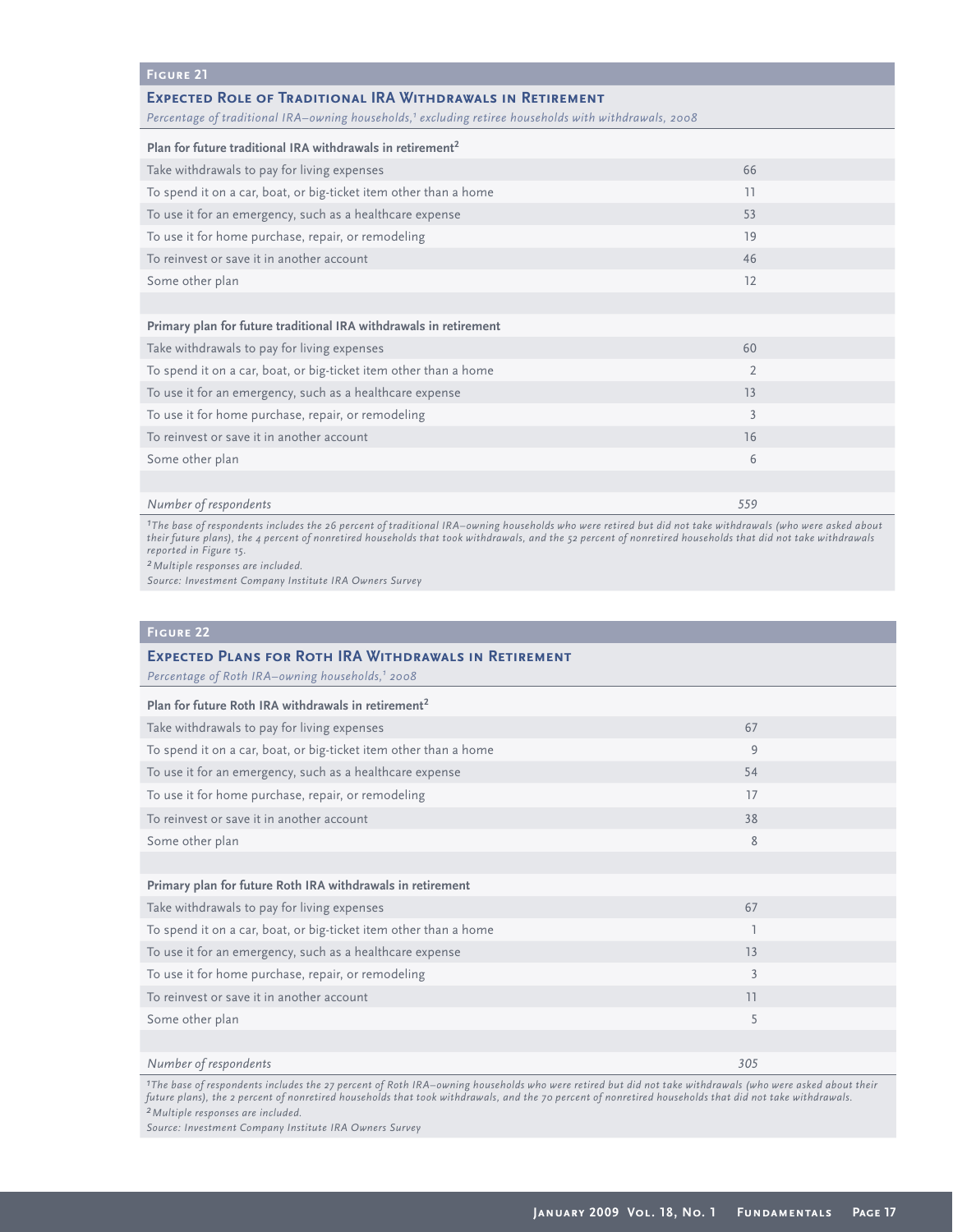# **References**

- Brady, Peter, and Sarah Holden. 2008. "The U.S. Retirement Market, 2007." *Investment Company Institute Fundamentals* 17, no. 3 (July). Available at www.ici.org/pdf/fm-v17n3.pdf.
- Brady, Peter, and Stephen Sigrist. 2008. "Who Gets Retirement Plans and Why?" *Investment Company Institute Perspective* 14, no. 2 (September). Available at www.ici.org/pdf/per14-02.pdf.
- Bryant, Victoria L. 2008. "Accumulation and Distribution of Individual Retirement Arrangements, 2004." *SOI Bulletin*  (Spring): 90–101. Washington, DC: Internal Revenue Service, Statistics of Income Division. Available a[t www.irs.gov/pub/](http://www.irs.gov/pub/irs-soi/04inretirebul.pdf) [irs-soi/04inretirebul.pdf.](http://www.irs.gov/pub/irs-soi/04inretirebul.pdf)
- Bucks, Brian K., Arthur B. Kennickell, and Kevin B. Moore. 2006. "Recent Changes in U.S. Family Finances: Evidence from the 2001 and 2004 Survey of Consumer Finances." *Federal Reserve Bulletin* (March): A1–A38. Available at [www.federalreserve.gov/Pubs/OSS/oss2/2004/bull0206.pdf.](http://www.federalreserve.gov/Pubs/OSS/oss2/2004/bull0206.pdf.)
- Holden, Sarah, and Michael Bogdan. 2008a. "The Role of IRAs in U.S. Households' Saving for Retirement." *Investment Company Institute Fundamentals* 17, no. 1 (January). Available at [www.ici.org/pdf/fm-v17n1.pdf.](http://www.ici.org/pdf/fm-v17n1.pdf)
- Holden, Sarah, and Michael Bogdan. 2008b. "Appendix: Additional Data on IRA Ownership in 2007." *Investment Company Institute Fundamentals* 17, no. 1A (January). Available at www.ici.org/pdf/fm-v17n1\_appendix.pdf.
- Holden, Sarah, Michael Bogdan, and Steven Bass. 2008. "Ownership of Mutual Funds, Shareholder Sentiment, and Use of the Internet, 2008." *Investment Company Institute Fundamentals* 17, no. 6 (December). Available a[t www.ici.org/](http://www.ici.org/pdf/fm-v17n6.pdf) [pdf/fm-v17n6.pdf.](http://www.ici.org/pdf/fm-v17n6.pdf)
- Holden, Sarah, Kathy Ireland, Vicky Leonard-Chambers, and Michael Bogdan. 2005. "The Individual Retirement Account at Age 30: A Retrospective." *Investment Company Institute*  Perspective 11, no. 1 (February). Available a[t www.ici.org/pdf/](http://www.ici.org/pdf/per11-01.pdf) [per11-01.pdf.](http://www.ici.org/pdf/per11-01.pdf)
- Holden, Sarah, and Brian Reid. 2008. "The Role of Individual Retirement Accounts in U.S. Retirement Planning." In *Recalibrating Retirement Spending and Saving*, ed. John Ameriks and Olivia S. Mitchell, 81–111. Oxford, UK: Oxford University Press for the Wharton School, University of Pennsylvania, Pension Research Council.
- Holden, Sarah, Jack VanDerhei, Luis Alonso, and Craig Copeland. 2008. "401(k) Plan Asset Allocation, Account Balances, and Loan Activity in 2007." *Investment Company Institute Perspective* 14, no. 3 and *EBRI Issue Brief*, no. 324 (December). Available at www.ici.org/stats/res/per14-03.pdf an[d www.ebri.org/pdf/briefspdf/EBRI\\_IB\\_12a-2008.pdf.](http://www.ebri.org/pdf/briefspdf/EBRI_IB_12a-2008.pdf)
- Internal Revenue Service. 2007. *Publication 590, Individual Retirement Arrangements*. Available [at www.irs.gov/pub/](http://www.irs.gov/pub/irs-pdf/p590.pdf) [irs-pdf/p590.pdf.](http://www.irs.gov/pub/irs-pdf/p590.pdf)
- Investment Company Institute. 2008. "The U.S. Retirement Market, Second Quarter 2008." *Investment Company Institute Fundamentals* 17, no. 3-Q2 (December). Available at [www.ici.org/stats/res/retmrkt\\_update.pdf.](http://www.ici.org/stats/res/retmrkt_update.pdf)
- Investment Company Institute. 2005. "IRA Ownership in 2004." *Investment Company Institute Fundamentals* 14, no. 1 (February). Available a[t www.ici.org/pdf/fm-v14n1.pdf.](http://www.ici.org/pdf/fm-v14n1.pdf.)
- Sabelhaus, John, Michael Bogdan, and Sarah Holden. 2008. *Defi ned Contribution Plan Distribution Choices at Retirement: A Survey of Employees Retiring Between 2002 and 2007*. Washington, DC: Investment Company Institute. Available at [www.ici.org/pdf/rpt\\_08\\_dcdd.pdf.](http://www.ici.org/pdf/rpt_08_dcdd.pdf)
- Sabelhaus, John, Michael Bogdan, and Daniel Schrass. 2008. *Equity and Bond Ownership in America, 2008*. Washington, DC: Investment Company Institute and New York, NY: Securities Industry and Financial Markets Association. Available at [www.ici.org/pdf/4rpt\\_08\\_equity\\_owners.pdf.](http://www.ici.org/pdf/4rpt_08_equity_owners.pdf)
- U.S. Federal Reserve Board. 2008. "Flow of Funds Accounts of the United States, Flows and Outstandings, Third Quarter 2008." *Z.1 Release* (December). Available at www.federalreserve.gov/releases/z1.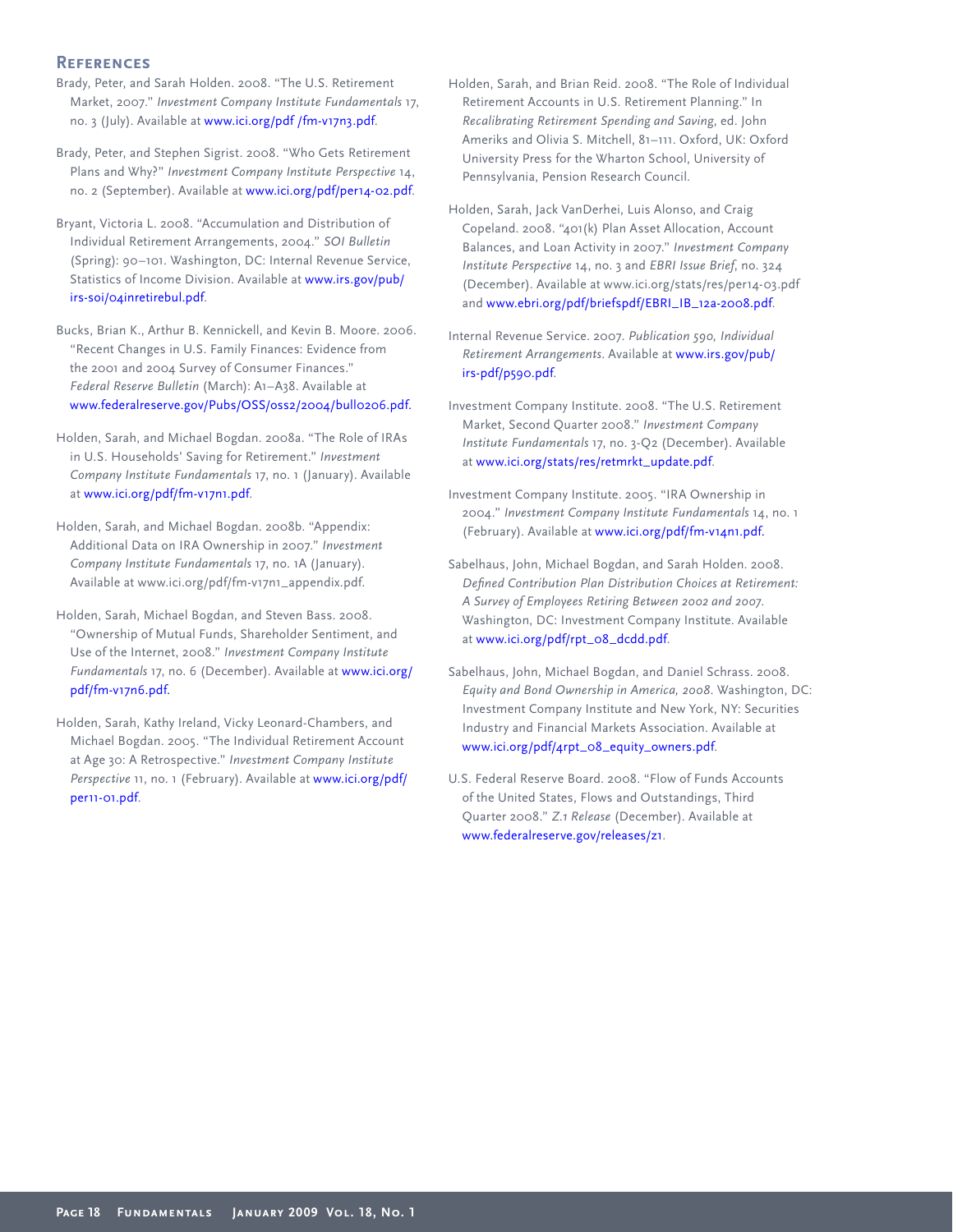### **NOTES**

- <sup>1</sup> See Investment Company Institute 2008.
- <sup>2</sup> Households' total financial assets were  $$47.4$  trillion as of June 2008 and \$12.9 trillion at year-end 1988. See U.S. Federal Reserve Board 2008.
- <sup>3</sup> Data in this issue of *Fundamentals* on the number and percentage of households owning IRAs are based on ICI's Annual Mutual Fund Shareholder Tracking Survey conducted in May 2008 of 4,100 randomly selected, representative U.S. households. The standard error for the total sample is  $±1.5$  percentage points at the 95 percent confidence level. For further discussion and additional results from this survey, see Holden, Bogdan, and Bass 2008.

The demographic and financial characteristics of IRA owners are derived from a separate May 2008 IRA Owners Survey of 800 randomly selected, representative U.S. households owning traditional IRAs, Roth IRAs, and employer-sponsored IRAs (SIMPLE IRAs, SEP IRAs, and SAR-SEP IRAs). The standard error for the total sample is  $\pm$ 3.5 percentage points at the 95 percent confidence level. IRA ownership does not include ownership of Coverdell Education Savings Accounts (formerly called Education IRAs).

 Key terms related to IRAs and retirement savings are presented on page 2 of this report. For additional information and the rules governing IRAs, see Internal Revenue Service 2007.

- 4 See Figure 9 for additional information on rollover activities and Figure A15 in the Appendix for additional information on traditional IRA owners with rollovers.
- <sup>5</sup> See Brady and Sigrist 2008 for discussion of the life-cycle model and household survey results regarding savings goals.
- $6$  For discussion of retirement saving by different income groups, see Brady and Sigrist 2008 and Sabelhaus, Bogdan, and Schrass 2008.
- <sup>7</sup> See Holden, Ireland, Leonard-Chambers, and Bogdan 2005 for a discussion of the relationship between demographic characteristics and the propensity to save. For additional discussion, see also Brady and Sigrist 2008 and Sabelhaus, Bogdan, and Schrass 2008.
- <sup>8</sup> See Holden, VanDerhei, Alonso, and Copeland 2008.
- <sup>9</sup> For a brief history of IRAs and a discussion of the various features of different IRA types, see Holden, Ireland, Leonard-Chambers, and Bogdan 2005.
- <sup>10</sup> Prior to 2008, Roth IRAs generally were not eligible for direct rollovers from employer-sponsored retirement plan accounts. The Pension Protection Act of 2006 (PPA) allows direct rollovers from employer-sponsored plans to Roth IRAs starting in 2008. For a complete discussion of the specific rules and the change, see Internal Revenue Service 2007.
- <sup>11</sup> Rollovers are possible from both DC plans and DB plans. For research on DC plan participants' distribution decisions at retirement, see Sabelhaus, Bogdan, and Holden 2008.
- <sup>12</sup> See Brady and Holden 2008 and Bryant 2008.
- <sup>13</sup> Tabulations of the Federal Reserve Board's 2004 Survey of Consumer Finances data find that 37 percent of traditional IRA–owning households had rollovers in their IRAs in 2004, compared with 46 percent of IRA-owning households in ICI's 2004 IRA Owners Survey (see Investment Company Institute 2005). For a description of the Survey of Consumer Finances, see Bucks, Kennickell, and Moore 2006.
- <sup>14</sup> See Figure A15 in the Appendix for additional information on traditional IRA owners with rollovers.
- <sup>15</sup> Among households making IRA contributions, the 52 percent contributing to traditional IRAs includes the 42 percent only contributing to traditional IRAs plus 91 percent of the 11 percent that contributed to more than one type of IRA (Figure 11).
- $16$  Among households making IRA contributions, the 36 percent contributing to Roth IRAs includes the 30 percent only contributing to Roth IRAs plus 49 percent of the 11 percent that contributed to more than one type of IRA (Figure 11).
- <sup>17</sup> Among households making IRA contributions, the 24 percent contributing to employer-sponsored IRAs includes the 17 percent only contributing to employer-sponsored IRAs plus 64 percent of the 11 percent that contributed to more than one type of IRA (Figure 11).

<sup>18</sup> See Figure A13 in the Appendix.

- <sup>19</sup> See Internal Revenue Service 2007 for details on income restrictions and other qualifications for contribution eligibility.
- <sup>20</sup> The Economic Growth and Tax Relief Reconciliation Act of 2001 (EGTRRA) created catch-up contributions, which permit individuals aged 50 or older to make additional contributions to qualified retirement plans and IRAs above the annual deferral limits. Households that may make catch-up contributions to Roth IRAs are those with incomes within the limits to contribute to a Roth IRA and in which a household member is aged 50 or older. Households that may make catch-up contributions to traditional IRAs are those in which a household member is at least 50 years old but younger than 70 years old. See Internal Revenue Service 2007.